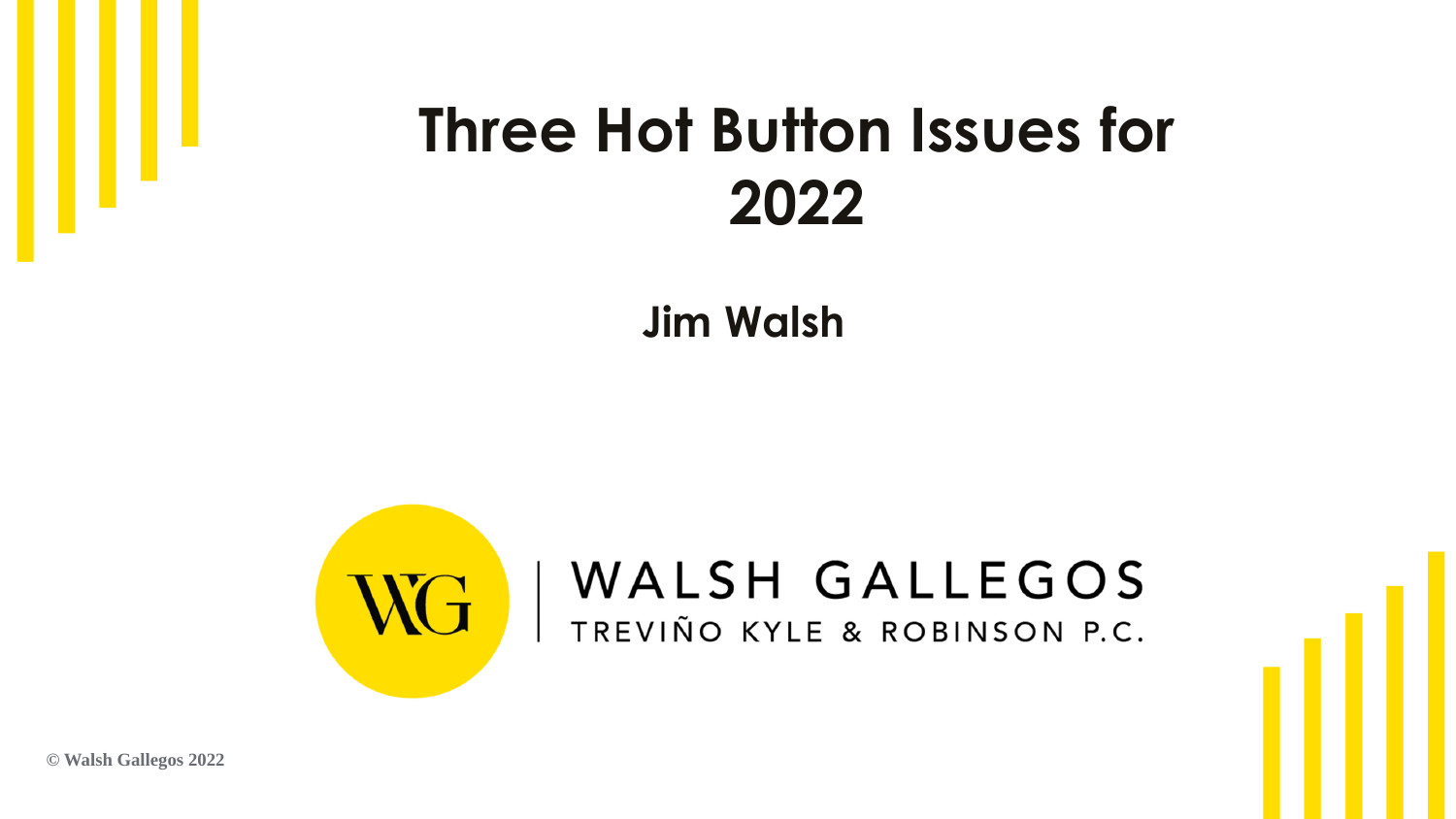#### **Three Issues**

- ❑ SB 3 and the teaching of "critical race theory."
- ❑ Books in the library.
- ❑ Dress codes.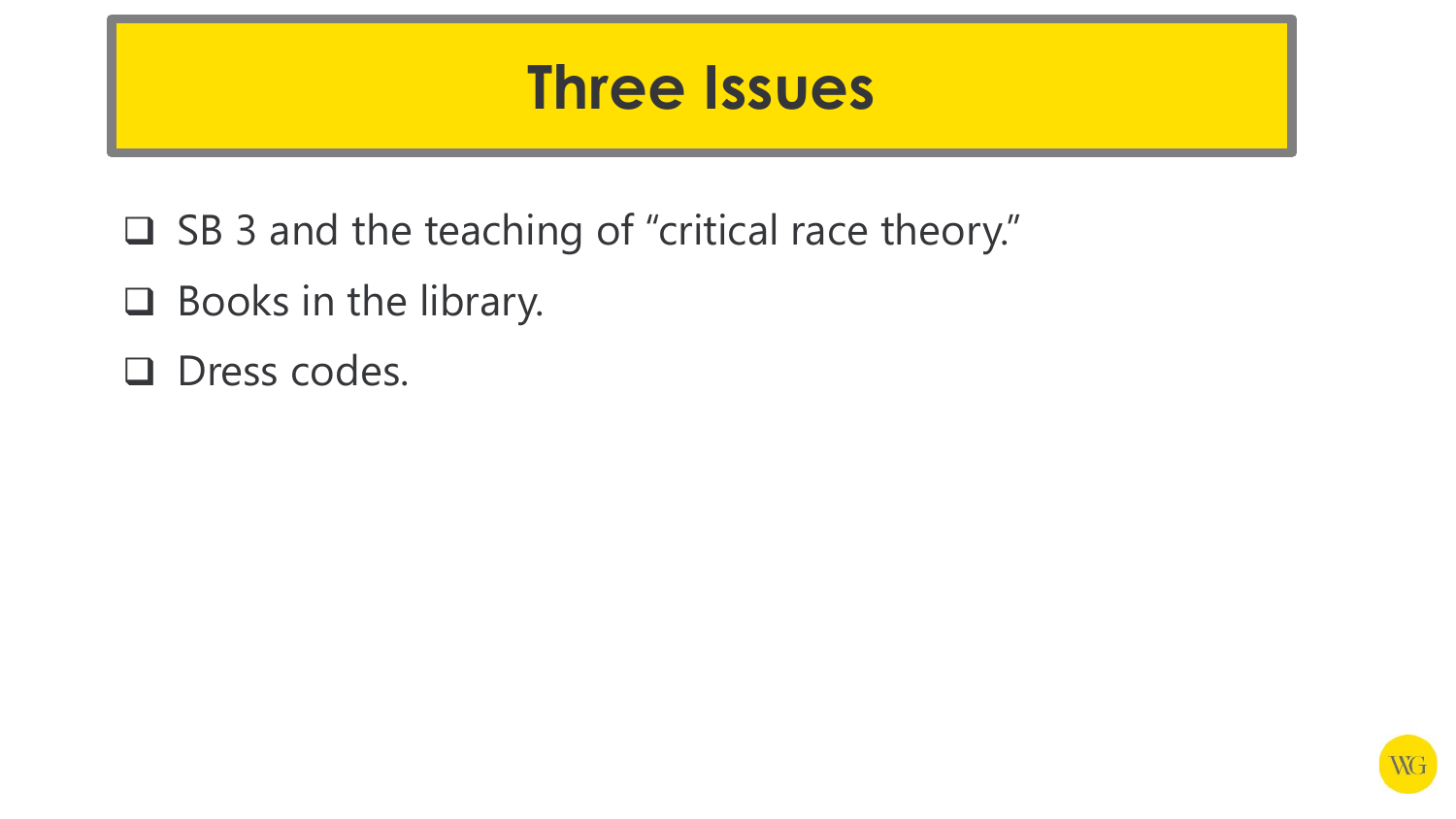## **SB 3 Section One: A Civics Training Program**

- ❑ The Commissioner will establish a "civics training program" for teachers and administrators. To include:
- 1. The TEKS for social studies related to civic knowledge.
- 2. Guided classroom discussion of current events.
- 3. Simulations and models of governmental and democratic processes consistent with SB 3.
- 4. Media literacy.
- 5. Strategies for incorporating civics instruction into other subjects.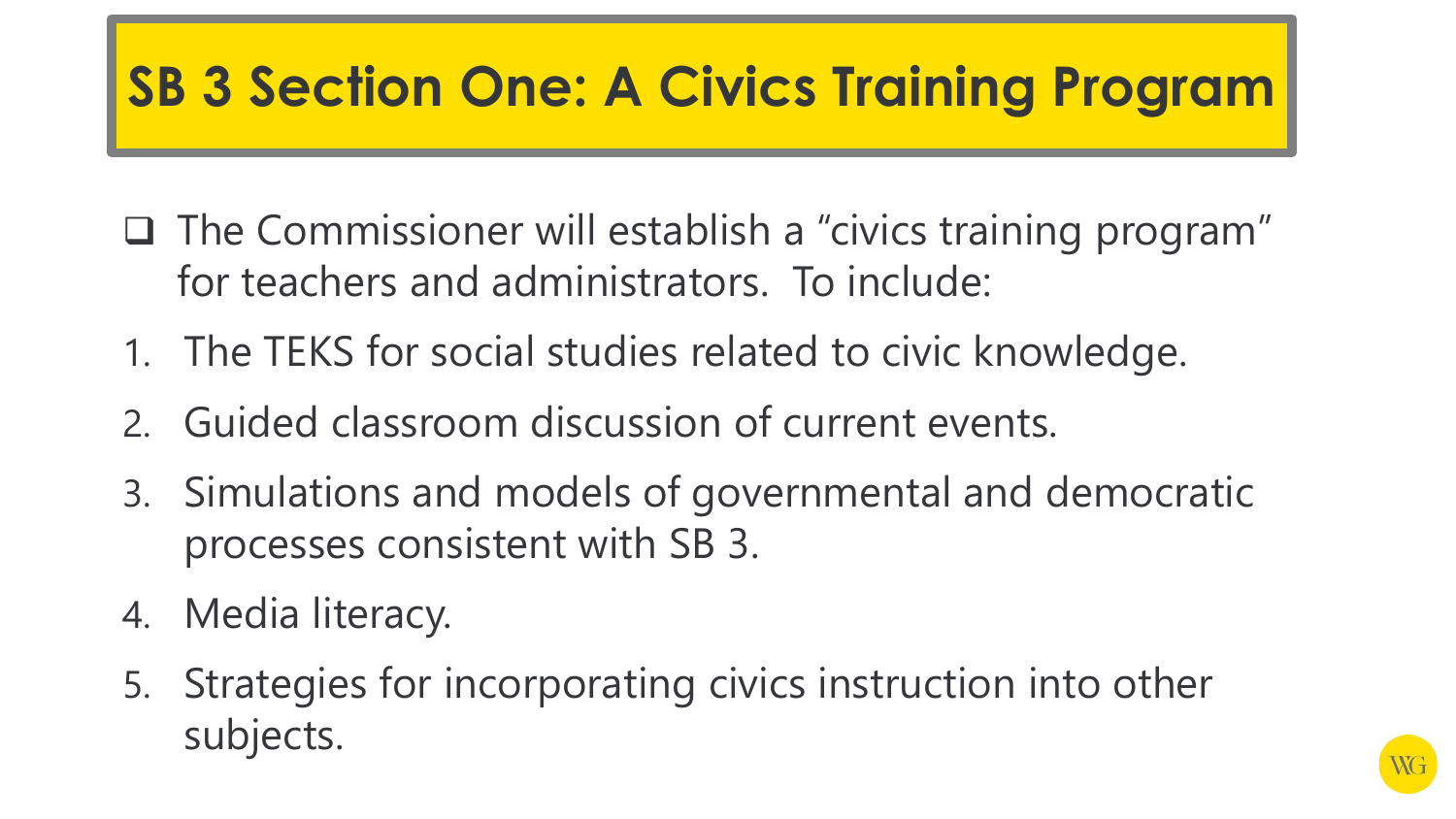#### **An Advisory Board of Experienced Educators**

- ❑ The Civics Training Program will have a nine-member advisory board, appointed by the commissioner.
- ❑ "Each member must be a current or former educator with at least ten years of experience."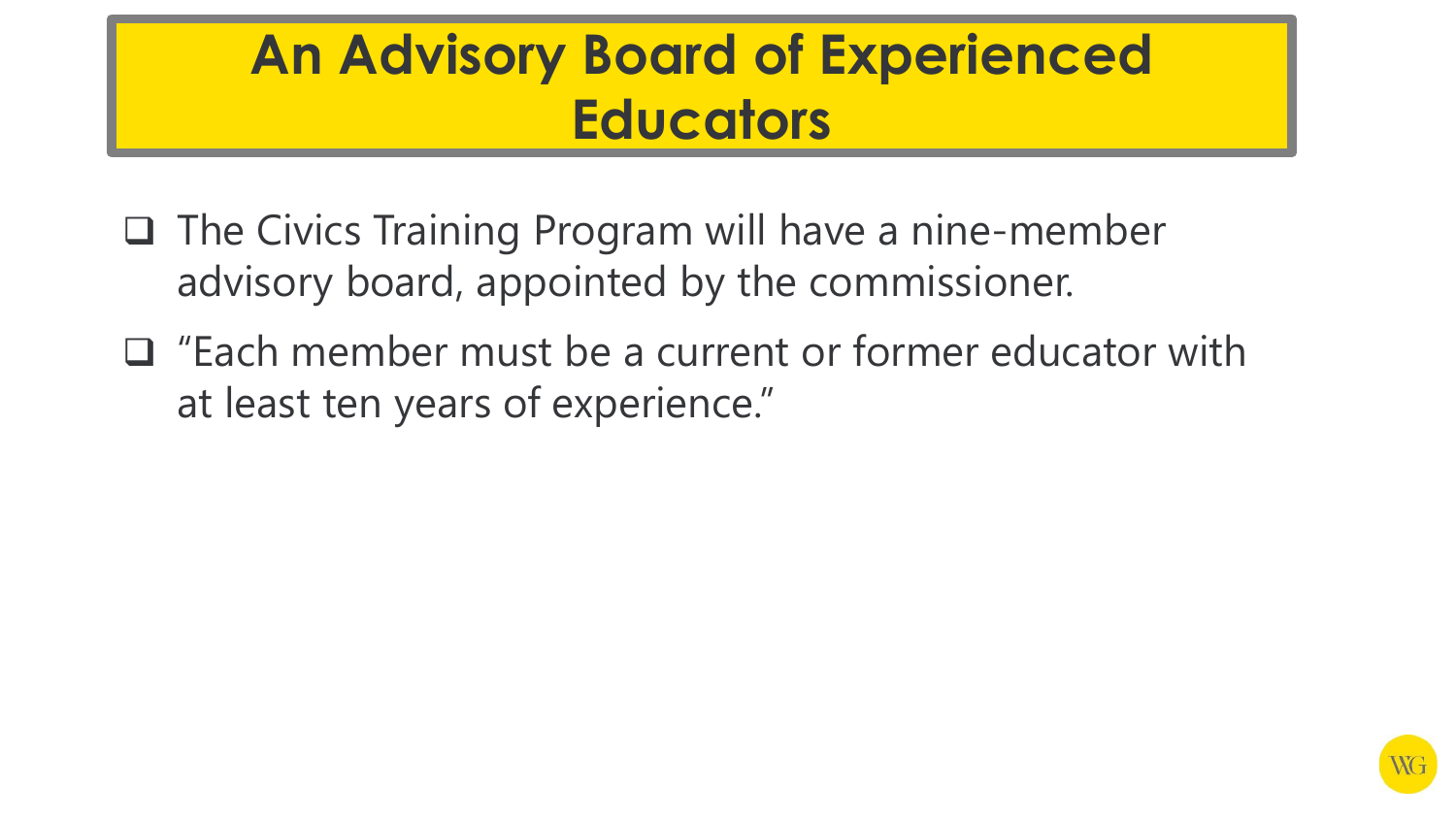## **Section Two: Transparency**

❑ "Each school district or open-enrollment charter school that uses a learning management system or any online learning portal to assign, distribute, present, or make available instructional materials as defined by Section 31.002 to students shall provide login credentials to the system or portal to each student's parent."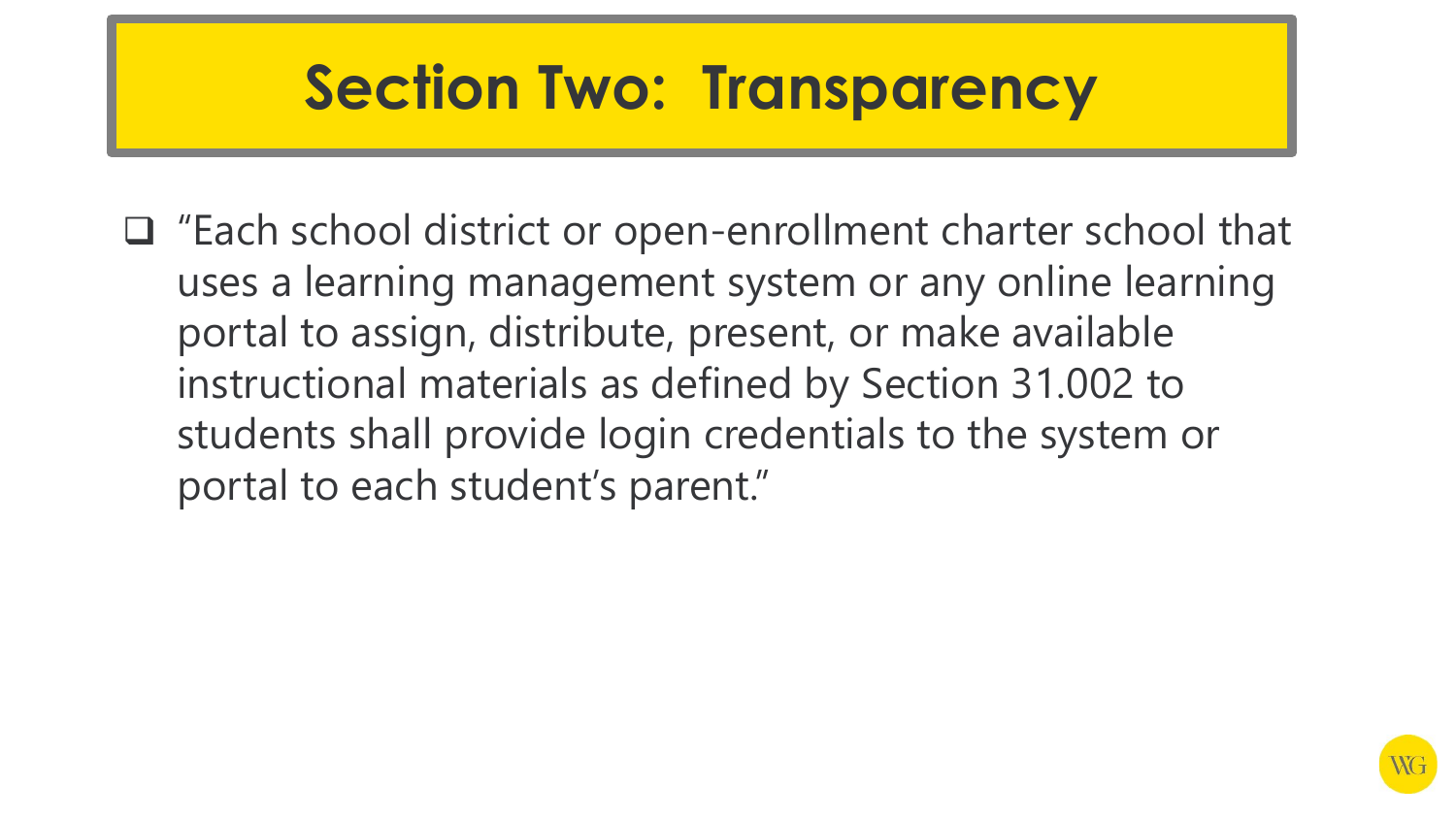#### **Section Three: SBOE will foster an understanding of…..**

\*The fundamental moral, political, entrepreneurial, and intellectual foundations of the American experiment in selfgovernment;

\*The history, qualities, traditions, and features of civic engagement;

\*The structure, function, and processes of government institutions at the federal, state, and local levels; and

\*The founding documents of the United States.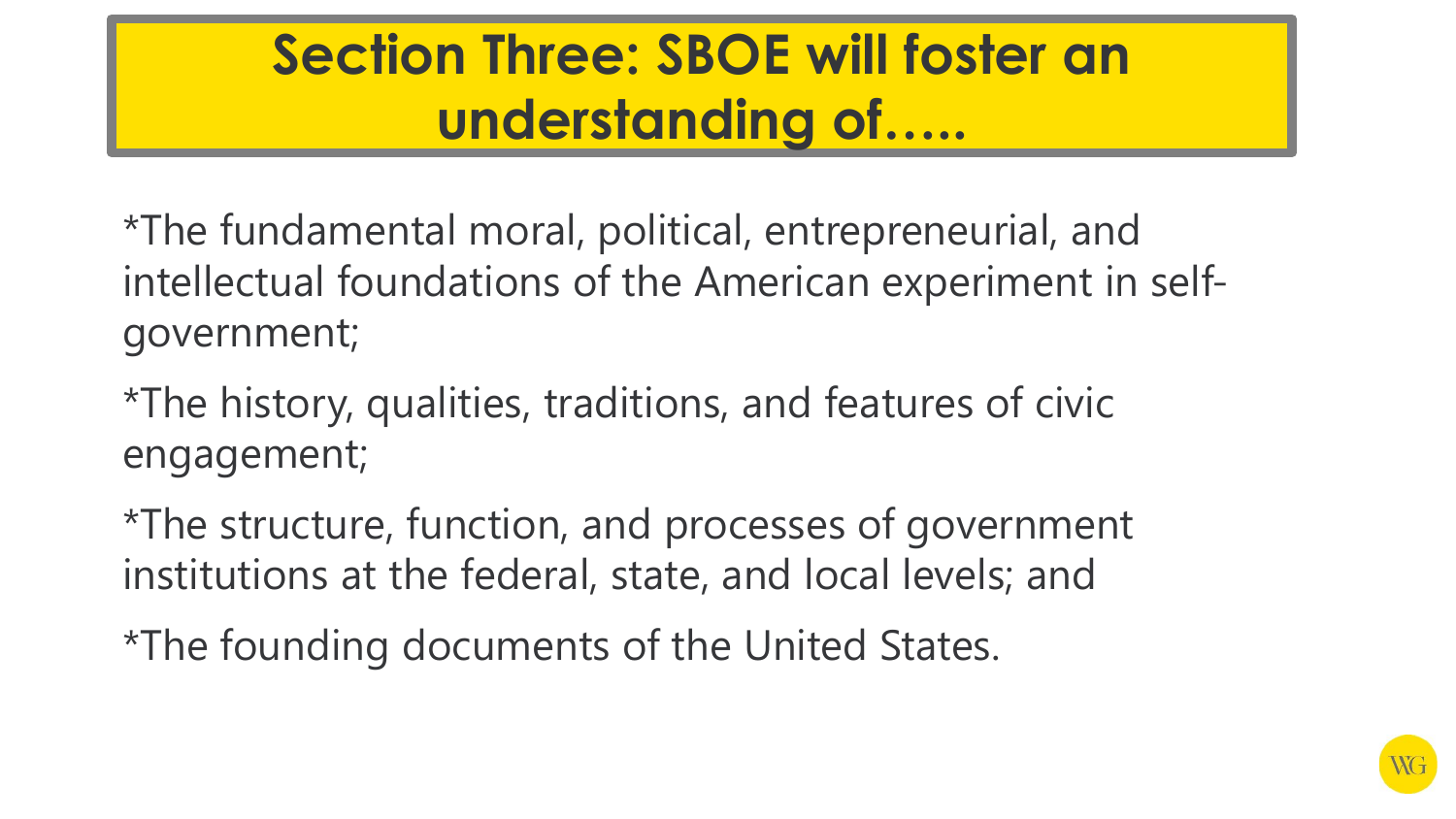## **Section Three: SBOE will foster the ability to…**

- \*analyze and determine the reliability of information sources;
- \*formulate and articulate reasoned positions;
- \*understand how local, state, and federal government works through the use of simulations and models;
- \*actively listen and engage in civil discourse, including discourse with those with different viewpoints;
- \*participate as a citizen in a constitutional democracy by voting.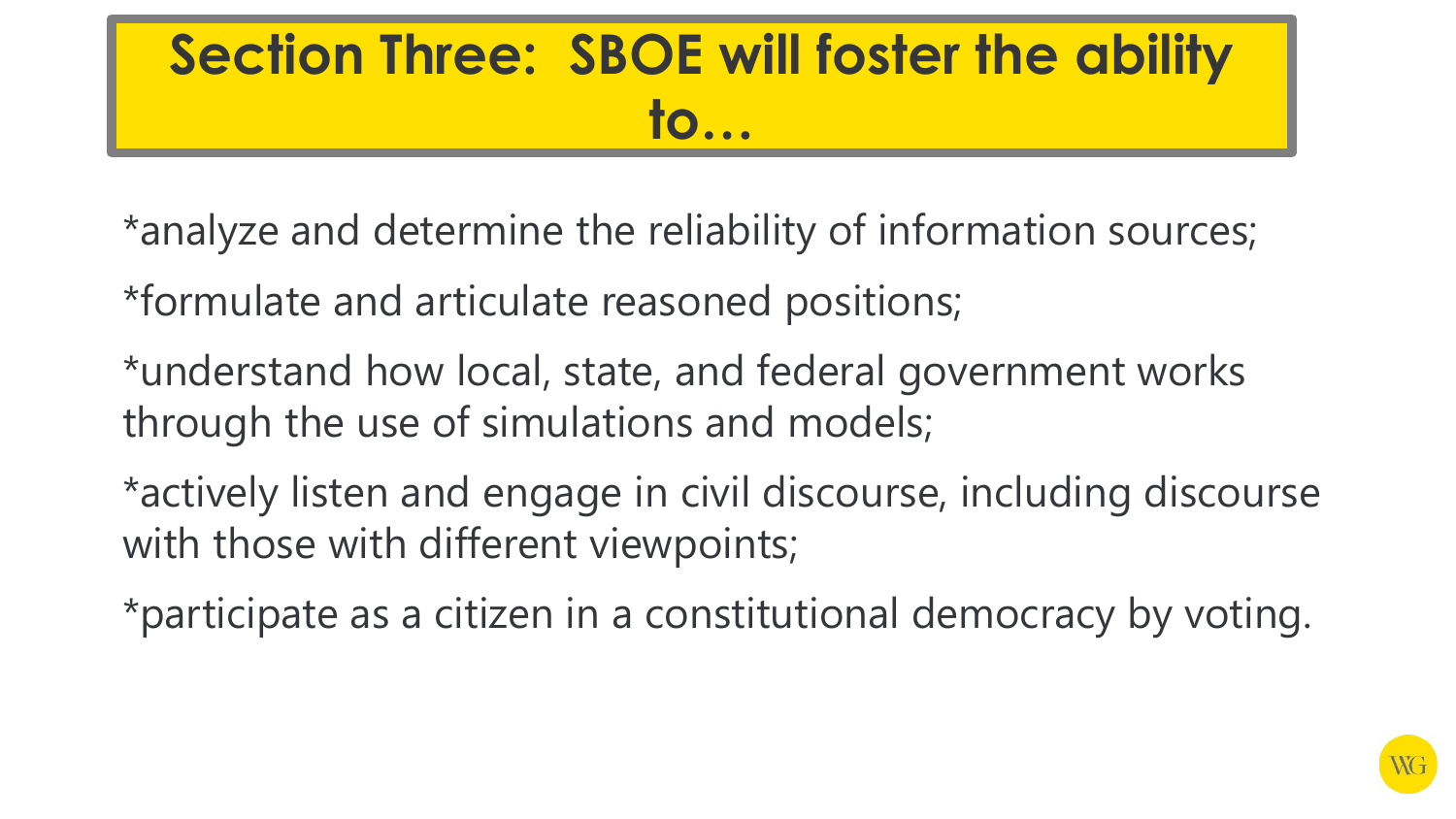#### **Section Three: SBOE will foster an appreciation of….**

\*The importance and responsibility of participating in civic life; \*A commitment to the United States and its form of government; \*A commitment to free speech and civil discourse.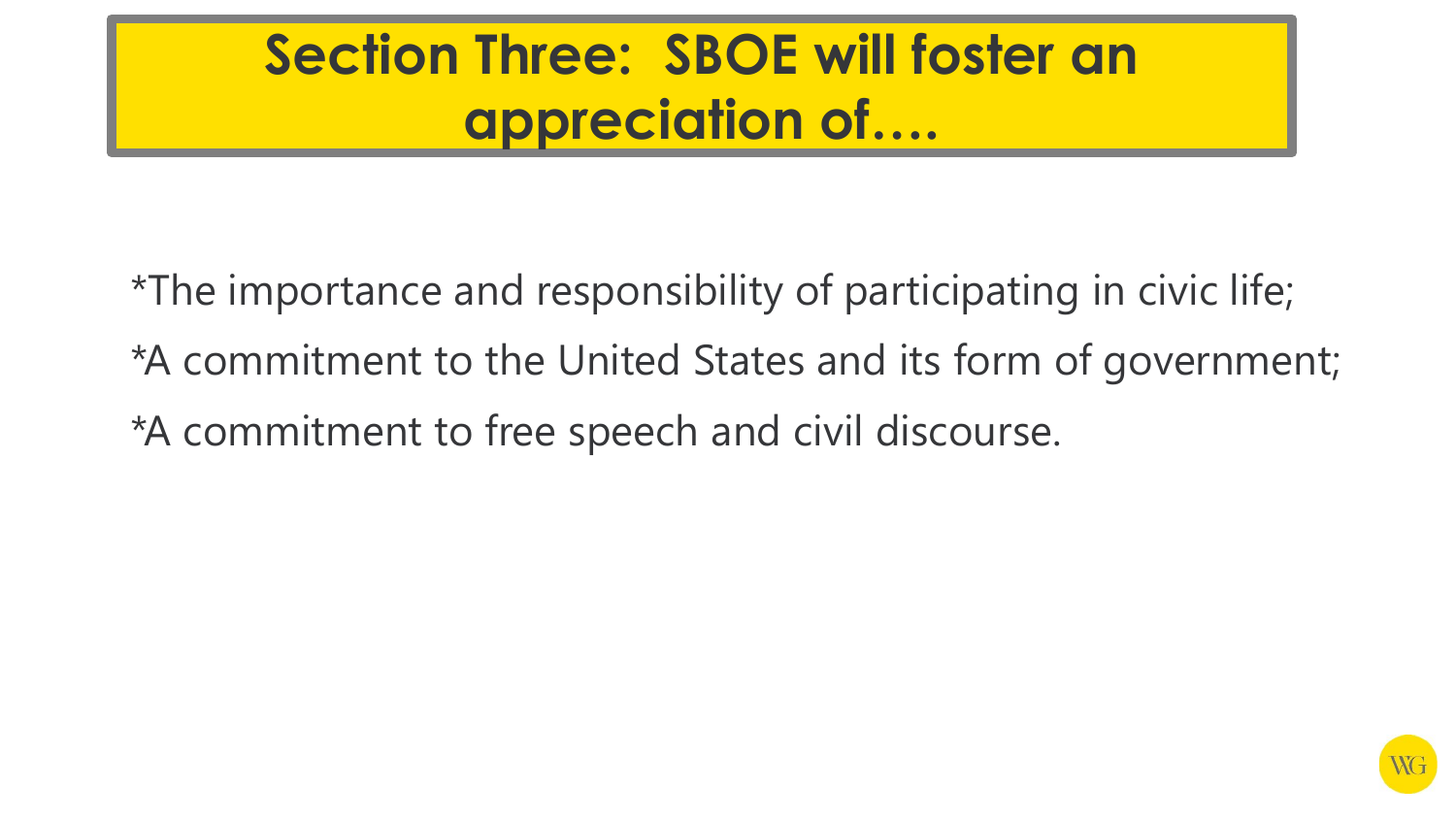## **Section Three: About the TEKS**

- ❑ Each district and OECS will ensure that civics education is taught as part of the social studies curriculum in a manner consistent with the TEKS.
- ❑ Nothing in the law shall be construed as limiting instruction in the TEKS.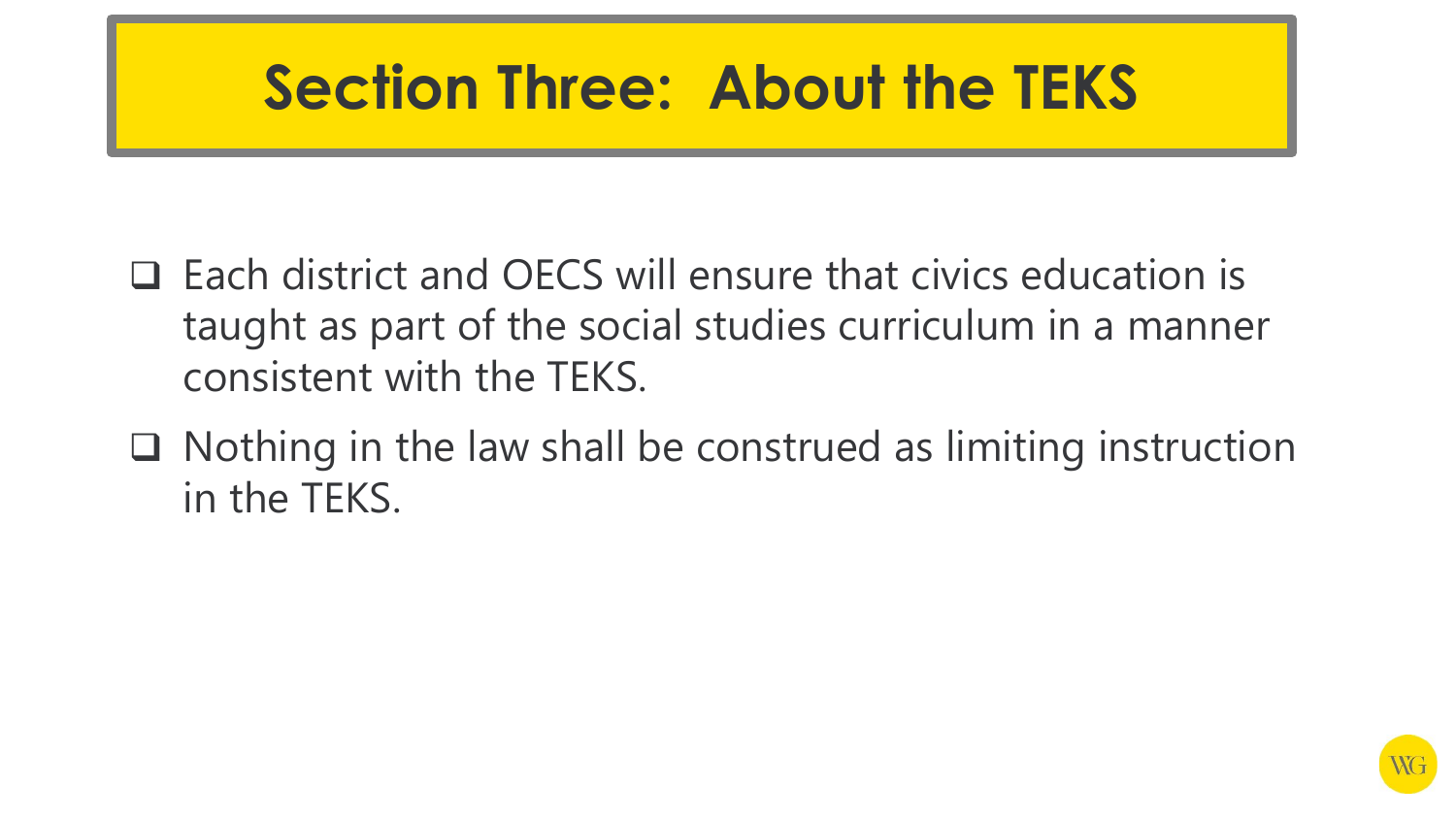# **Section Four: Founding Documents**

- ❑ When teachers teach about the "founding documents" they must use those documents.
- ❑ The founding documents include: the entire Declaration of Independence; the entire Constitution; the Federalist Papers, including the entirety of essays 10 and 51; excerpts from de Tocqueville's Democracy in America; transcript of the first Lincoln-Douglas debate; writings of the founding fathers; the entirety of Frederick Douglass's speeches, "The Meaning of July Fourth for the Negro" and "What the Black Man Wants;" the entirety of MLK's "I Have a Dream."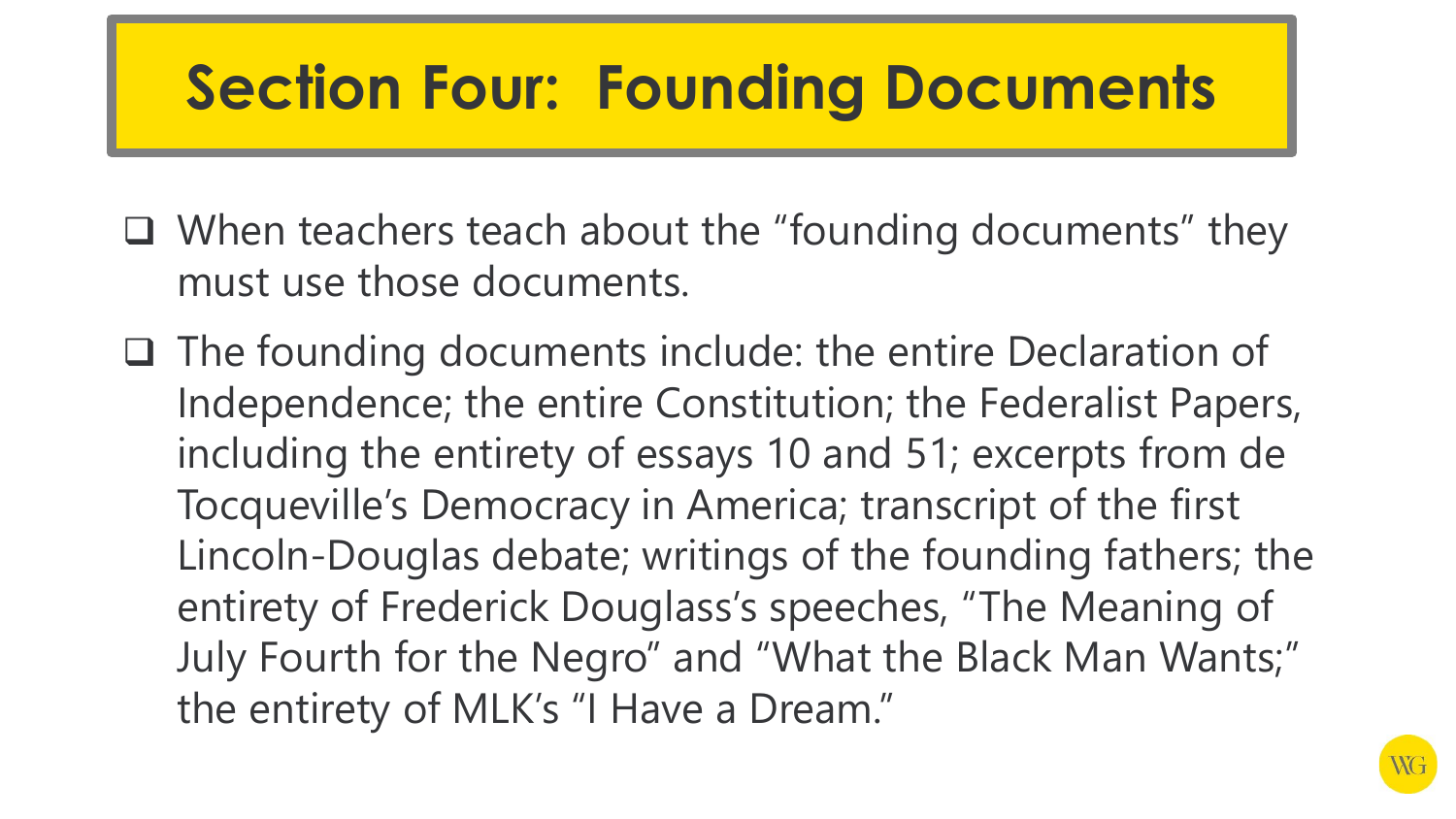## **About That 4th of July Speech…**

 $\Box$  "What to the American slave is your 4<sup>th</sup> of July?... To him, your celebration is a sham; your boasted liberty, an unholy license; your national greatness, swelling vanity; your sounds of rejoicing are empty and heartless; your denunciations of tyrants, brass fronted impudence; your shouts of liberty and equality, hollow mockery; your prayers and hymns, your sermons and thanksgivings, with all your religious parade and solemnity are to him mere bombast, fraud, deception, impiety, and hypocrisy—a thin veil to cover up crimes which would disgrace a nation of savages. There is not a nation on the earth guilty of practices more shocking and bloody than are the people of these United States at this very hour."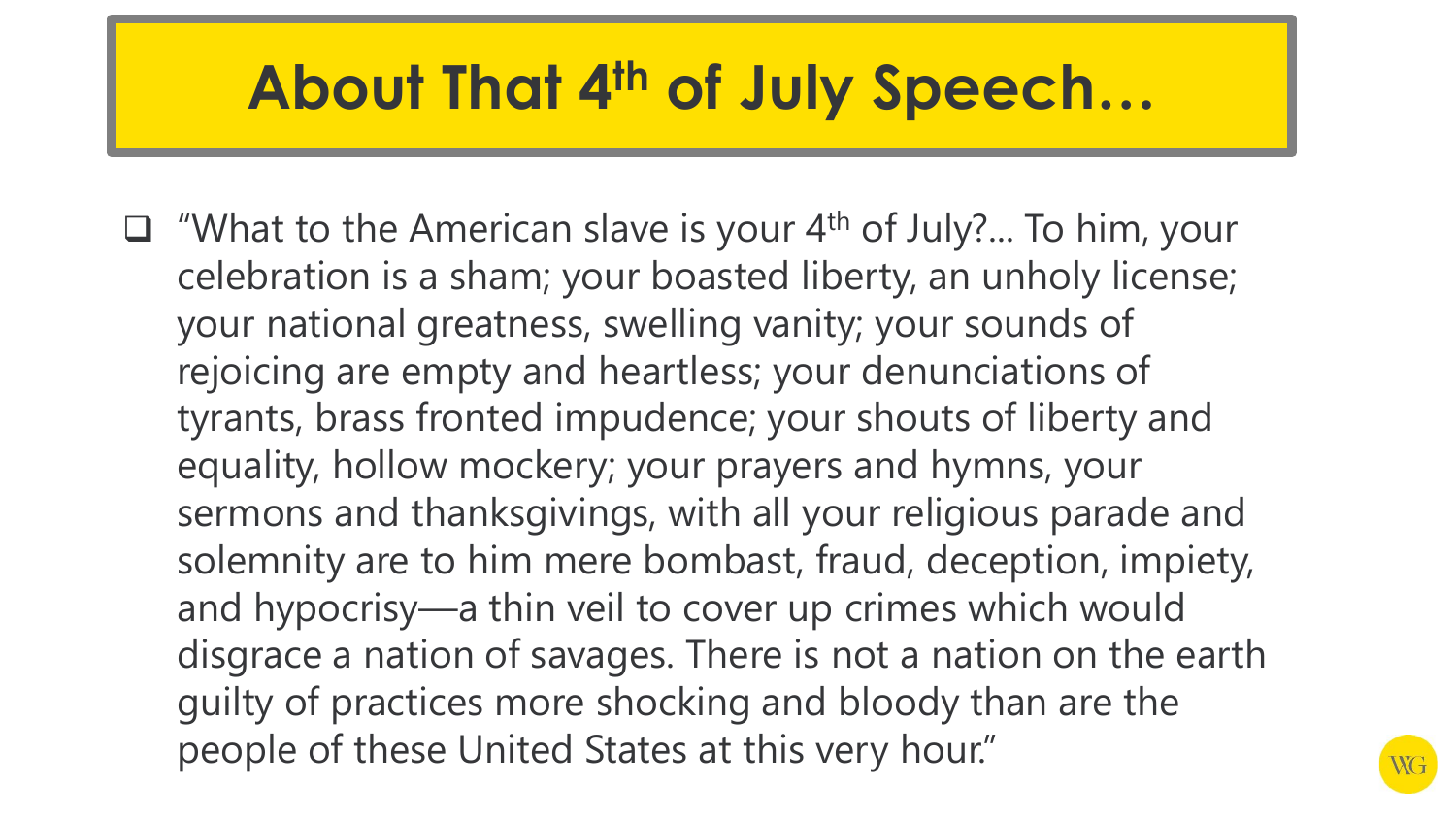#### **More Excerpts**

- ❑ "This 4th of July is yours, not mine. You may rejoice, I must mourn."
- ❑ "…for revolting barbarity and shameless hypocrisy, America reigns without a rival."
- ❑ "The existence of slavery in this country brands your republicanism as a sham, your humanity as a base pretense, and your Christianity as a lie."
- ❑ "…in conclusion, notwithstanding the dark picture I have this day presented…I do not despair of this country."
- ❑ "I therefore leave off where I began, with hope."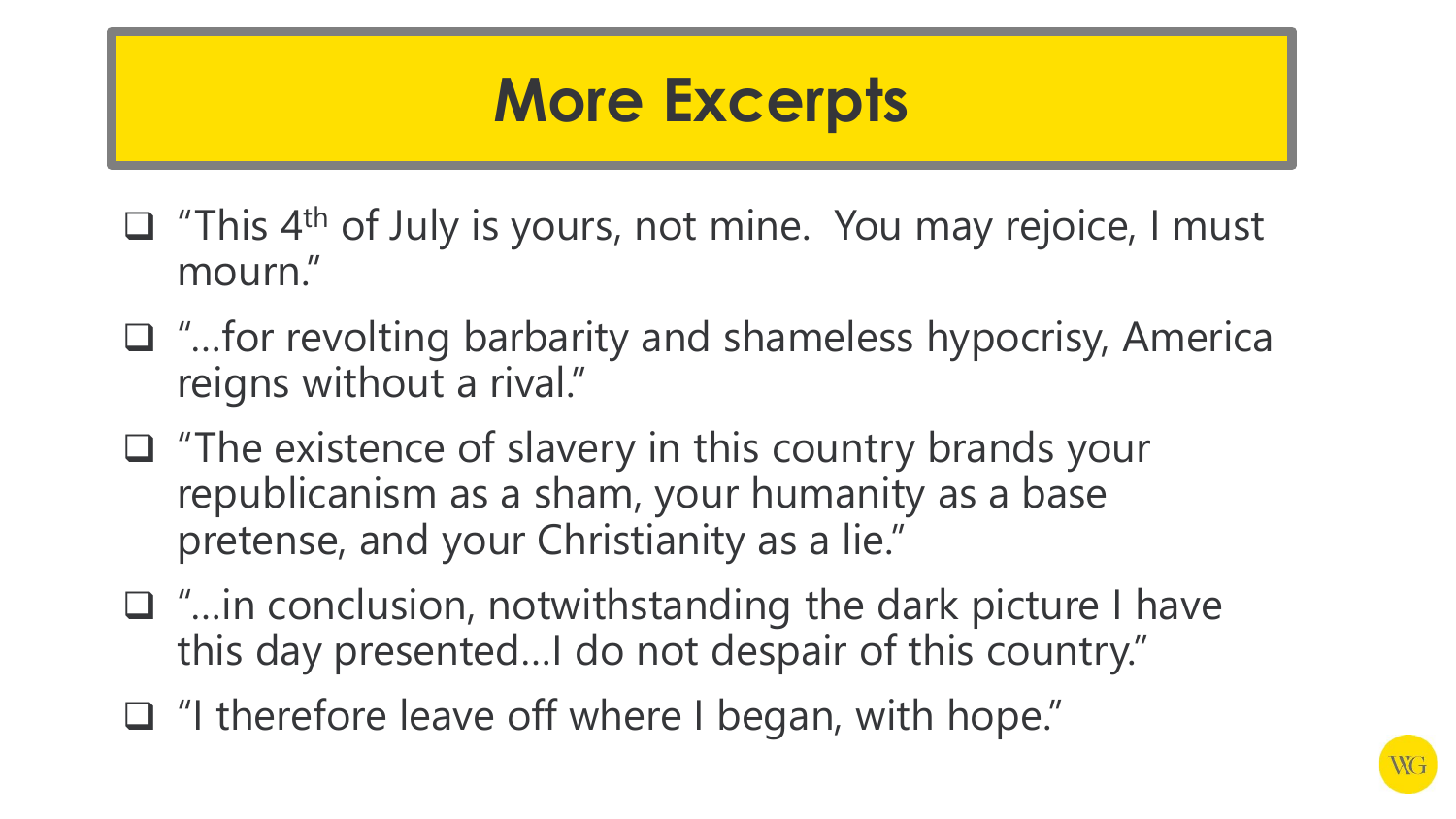# **Section Five: Controversial Topics**

- ❑ Teachers may not be compelled to discuss a widely debated and currently controversial issue of public policy or social affairs.
- ❑ A teacher who chooses to do so "shall explore that topic objectively and in a manner free from political bias."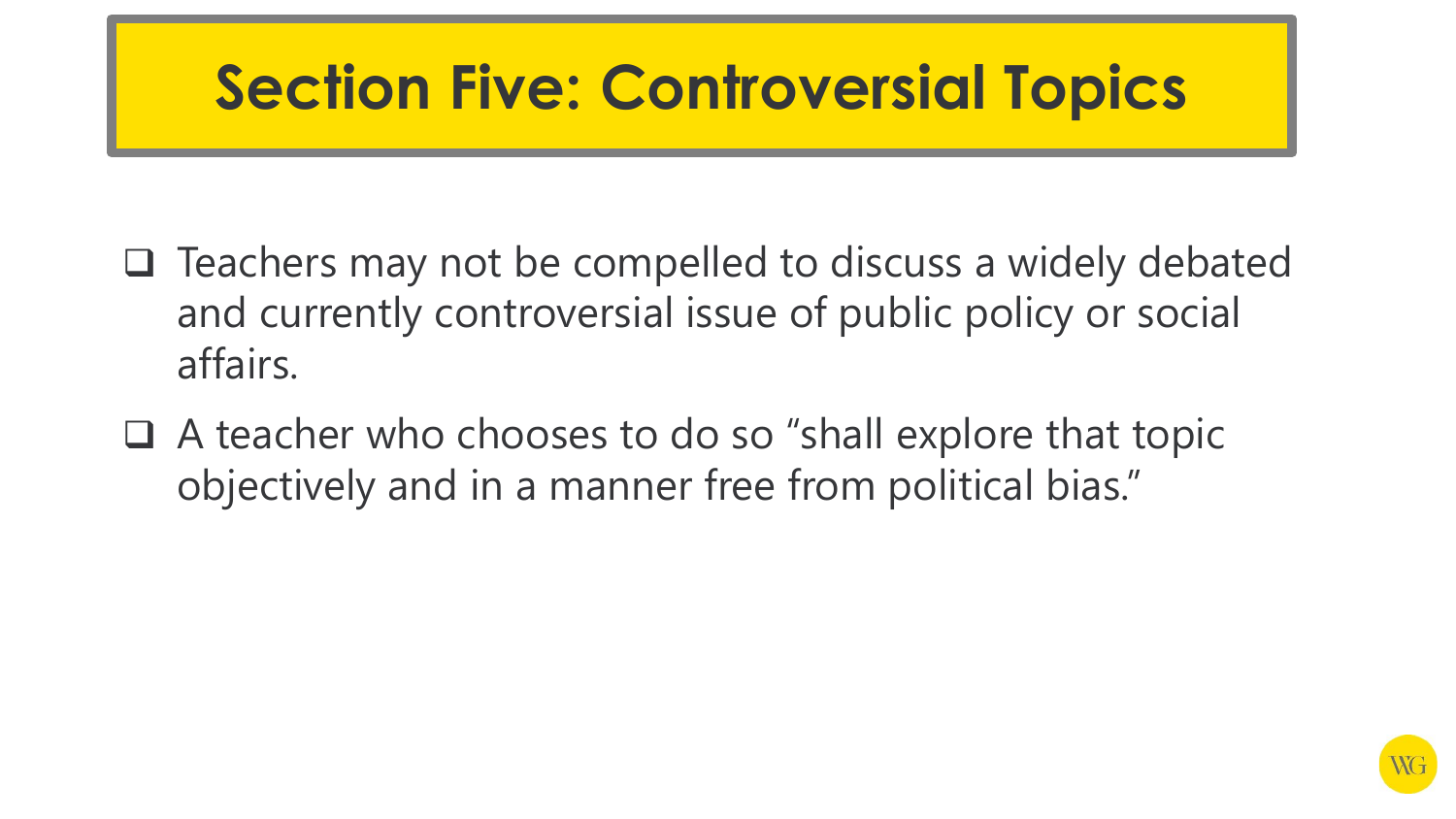

❑ Teachers may direct a classroom activity that involves students "communicating with an elected official so long as the district, school, or teacher does not influence the content of the student's communication."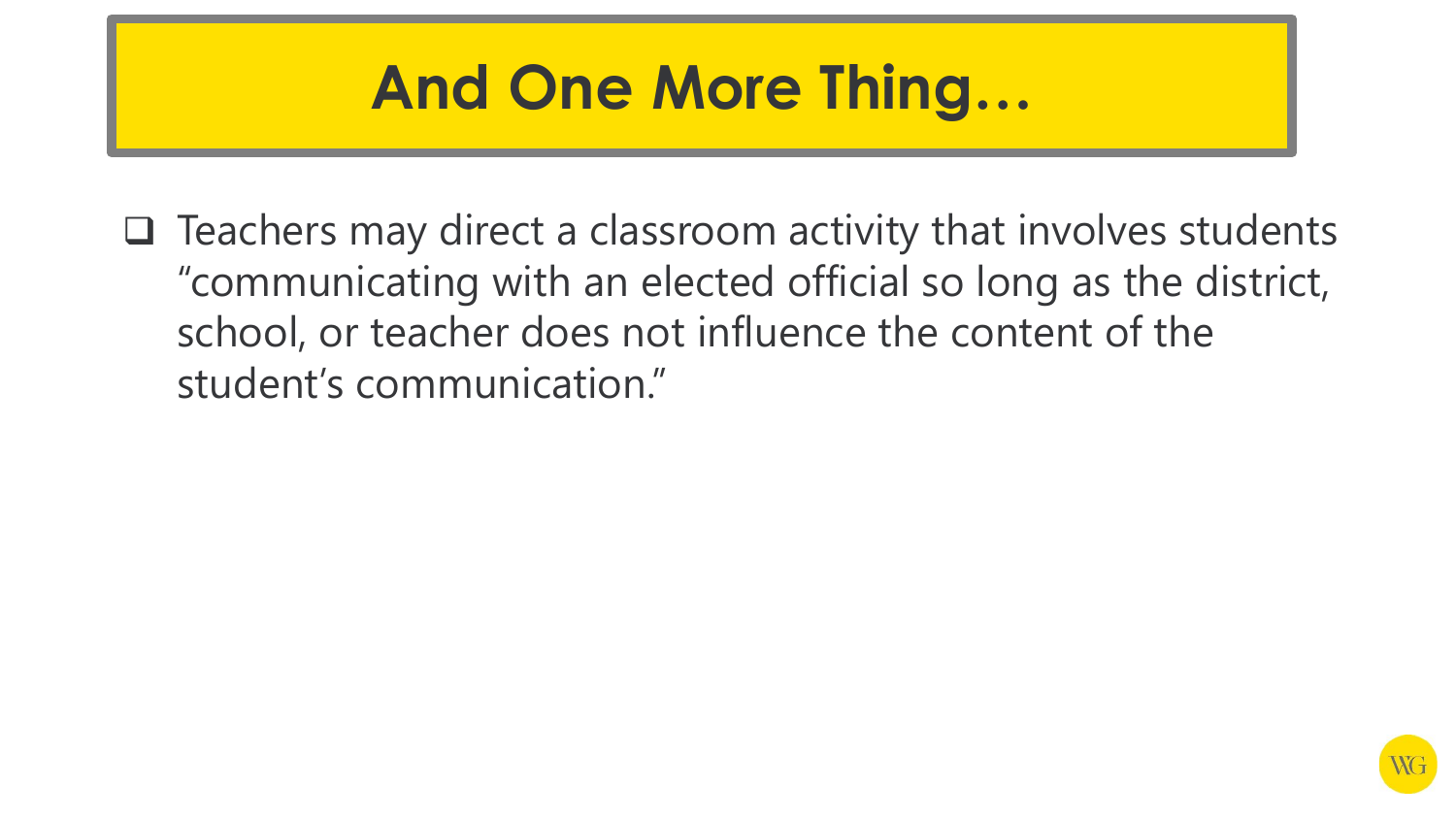## **Section Five: Eight Forbidden Concepts: First Four**

- 1. That one race or sex is inherently superior.
- 2. That a person is inherently racist, sexist, or oppressive by virtue of the person's race or sex.
- 3. That a person should be treated badly solely because of their race or sex.
- 4. That a person's moral character, standing, or worth is necessarily determined by their race or sex.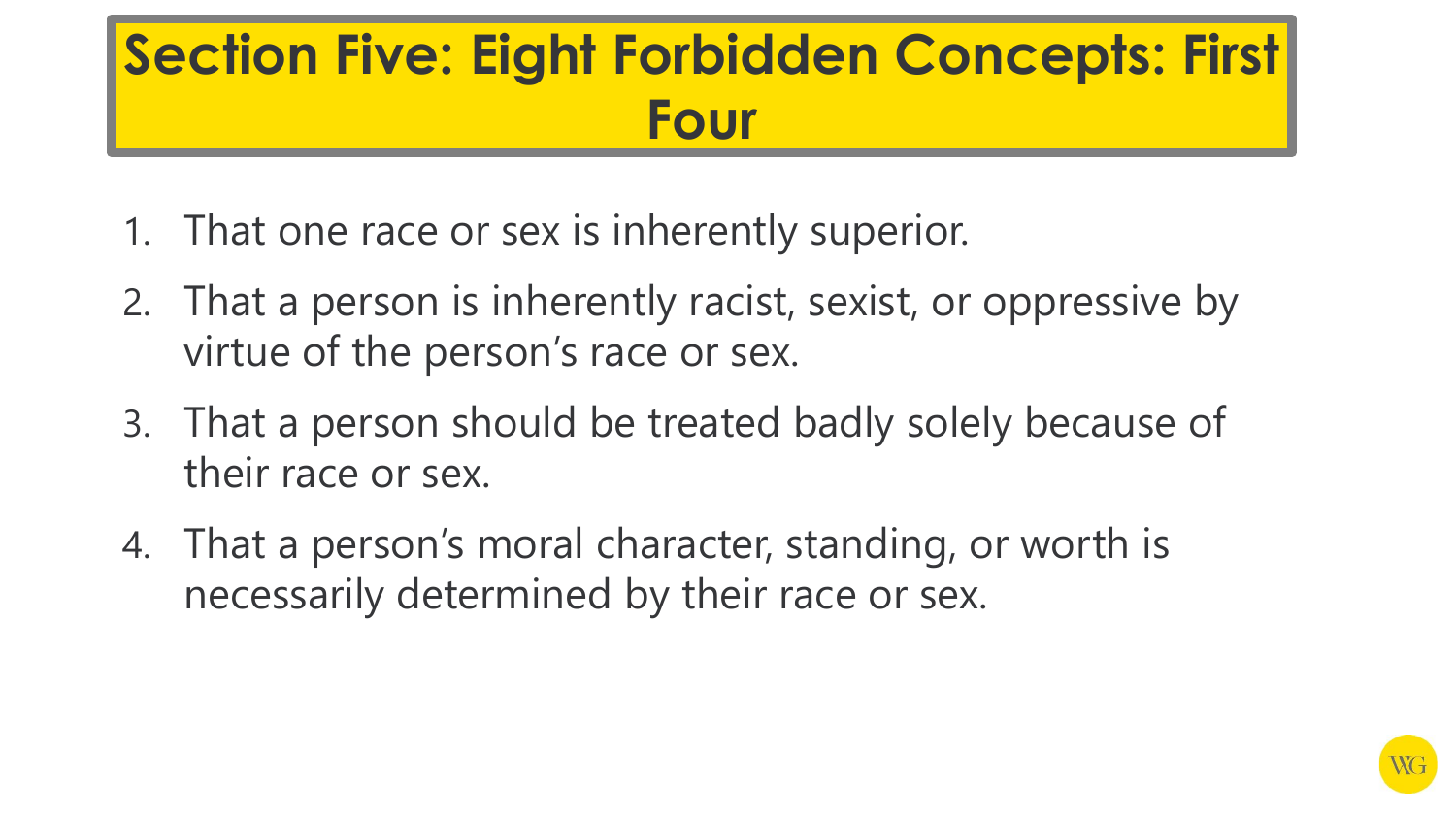# **Eight Forbidden Concepts: Last Four**

- 5. That a person, by virtue of race or sex, bears responsibility, blame, or guilt for actions committed by other members of that race or sex.
- 6. That meritocracy, or traits like a hard work ethic are racist, sexist, or created by members of one race to oppress another race.
- 7. That the advent of slavery marks the true beginning of the U.S.
- 8. That slavery and racism are anything other than deviations from, betrayals of, or a failure to live up to authentic American founding principles of liberty and equality.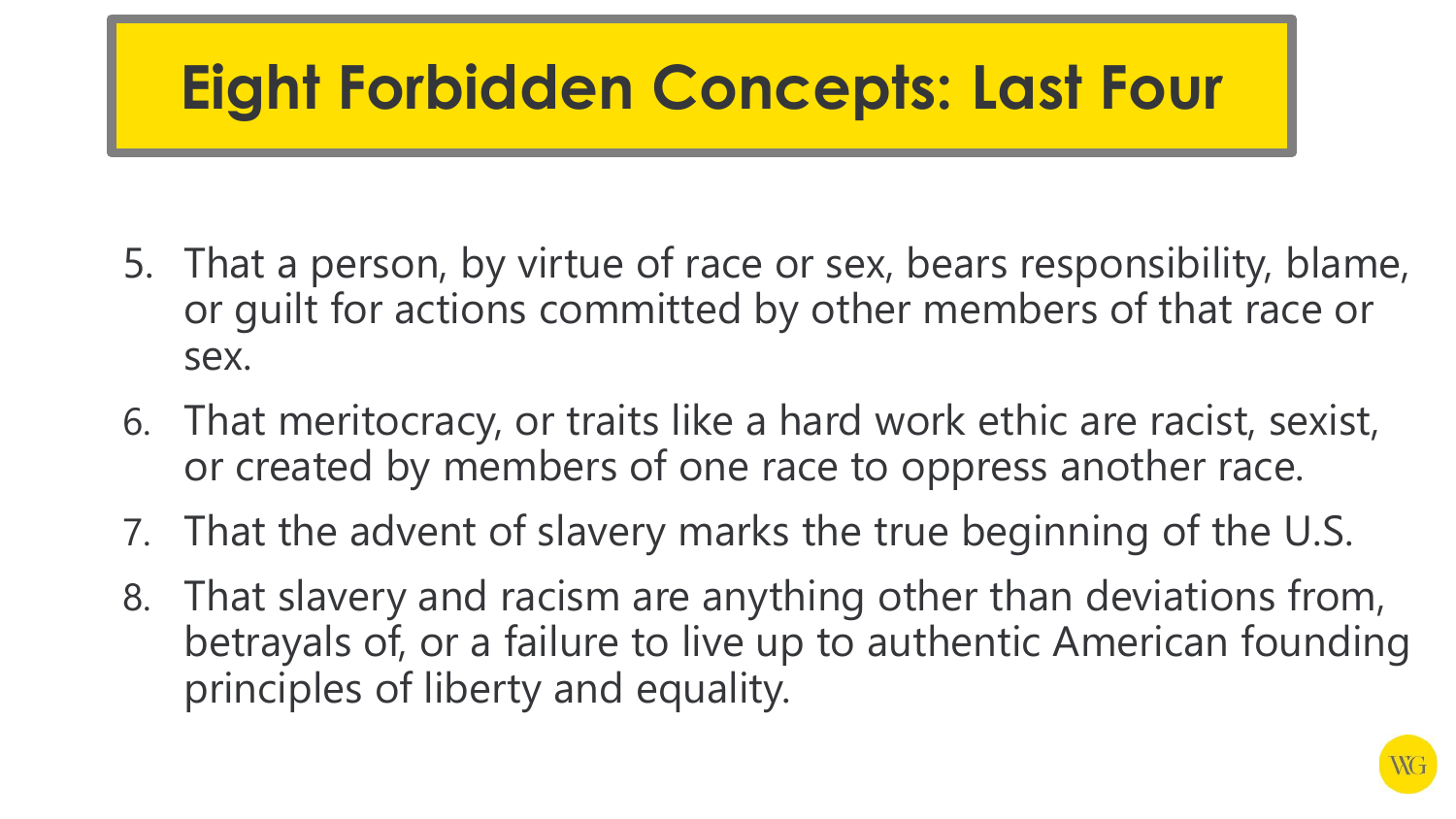# **What To Do About These Concepts**

- ❑ "A teacher, administrator, or other employee of a state agency, school district, or OECS may not: require or make part of a course INCULCATION in the concept that…."
- ❑ We may not "teach, instruct, or train any administrator, teacher, or staff member of a state agency, school district, or open enrollment charter school to ADOPT a concept…."
- ❑ We may not "REQUIRE AN UNDERSTANDING of the 1619 Project."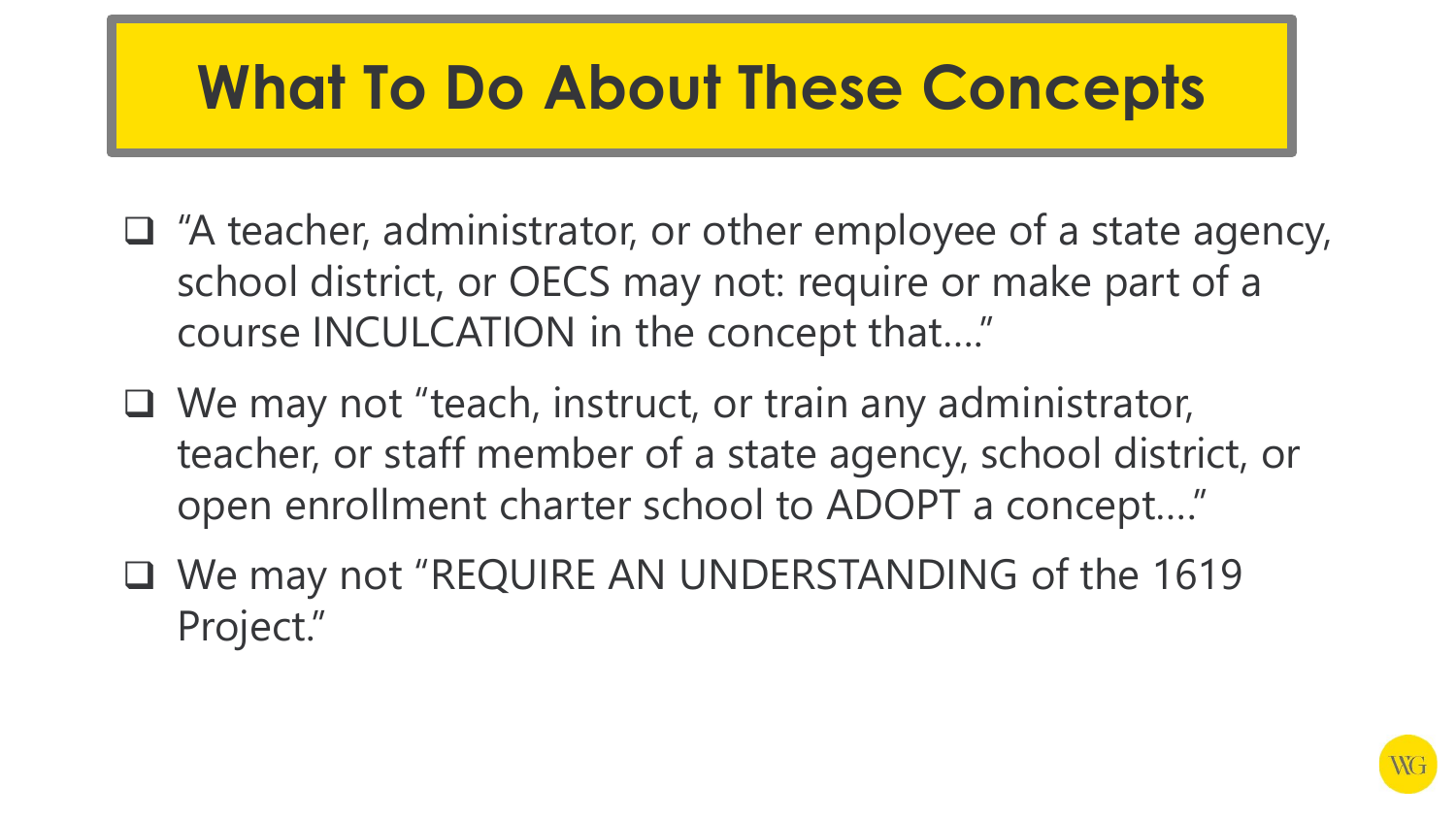#### **Notice the Verbs**

- ❑ Notice: the law forbids INCULCATION or ADOPTION of the concepts.
- ❑ It forbids REQUIRING students to UNDERSTAND the 1619 Project.
- ❑ It does not forbid introducing these things, talking about them, reading about them.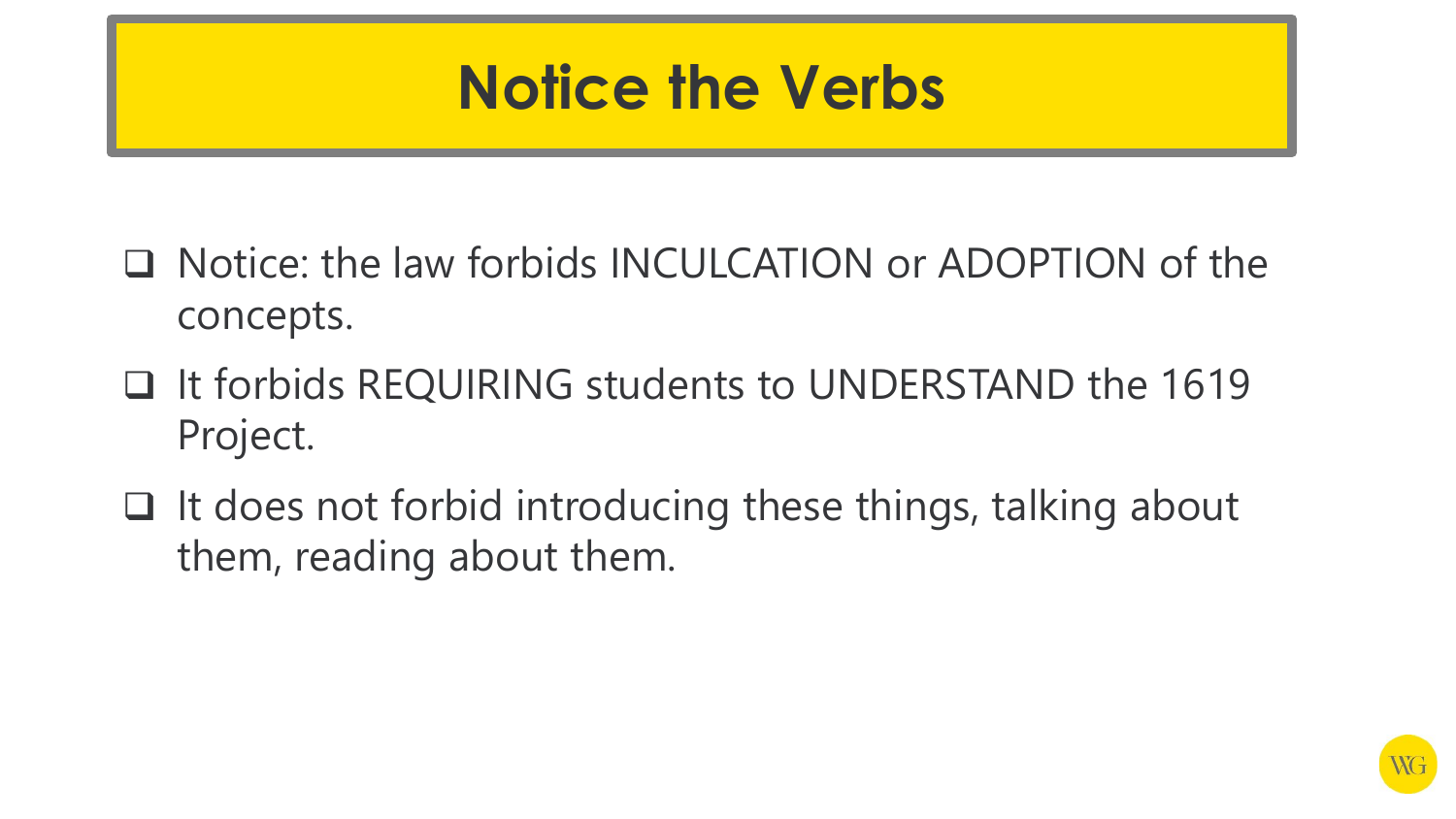## **Inculcation**

- ❑ To teach and impress by frequent repetition or admonitions. Merriam-Webster.
- ❑ Consider the difference between what is TAUGHT in our schools vs. what is INCULCATED.
- ❑ SB 3 does not prevent TEACHING about certain concepts. It is about INCULCATING belief in those concepts.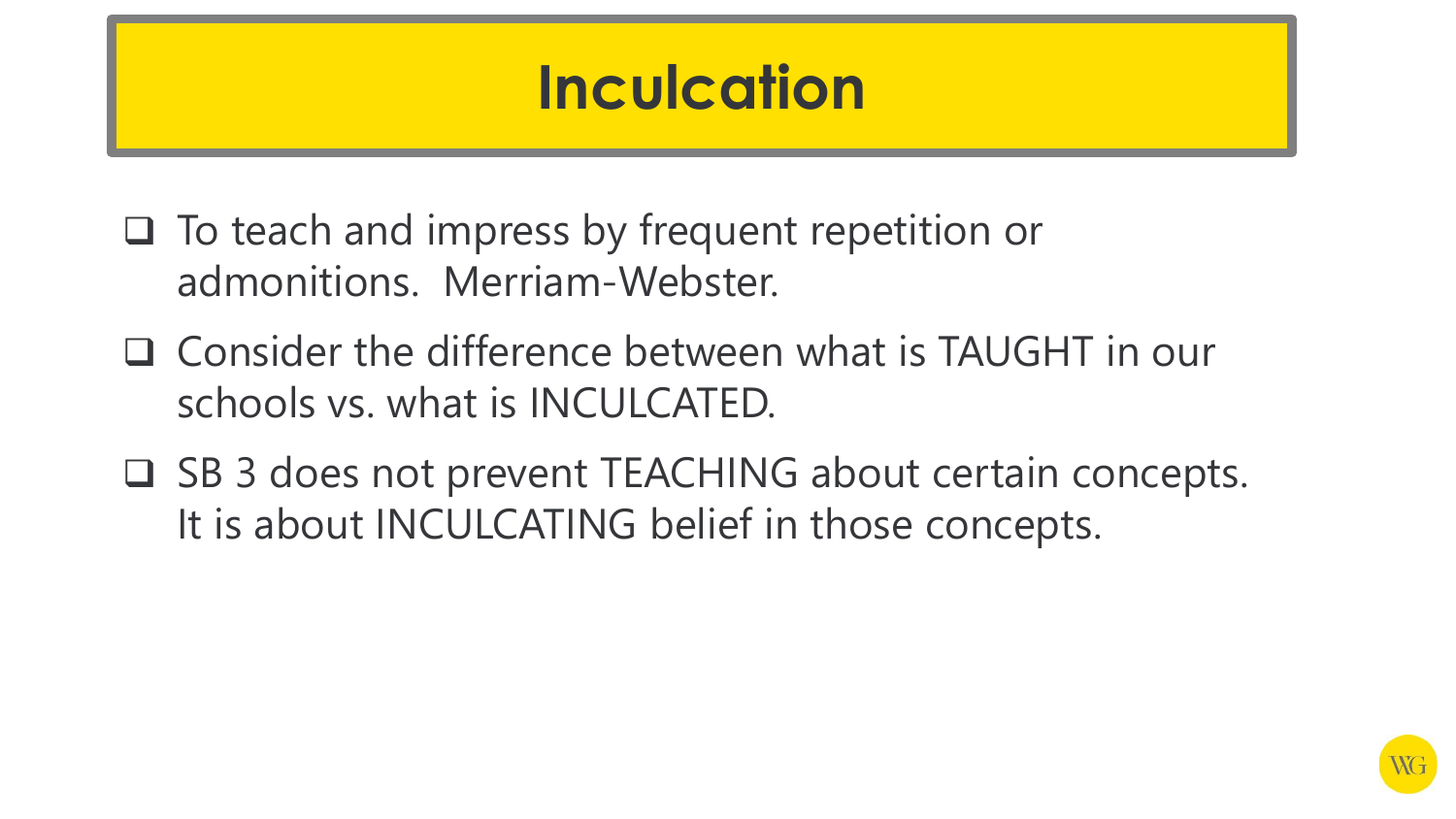# **Section Five: Student Free Speech**

- ❑ Schools may not interpret any of this in a way that would punish a student, or "have a chilling effect on reasonable student discussions involving those concepts in school or during a school-sponsored activity."
- ❑ None of this should limit the teaching of the TEKS.
- ❑ This law does not "create a private cause of action against a teacher, administrator, or other employee…." Schools may take appropriate employment action based on the employee's compliance with the law.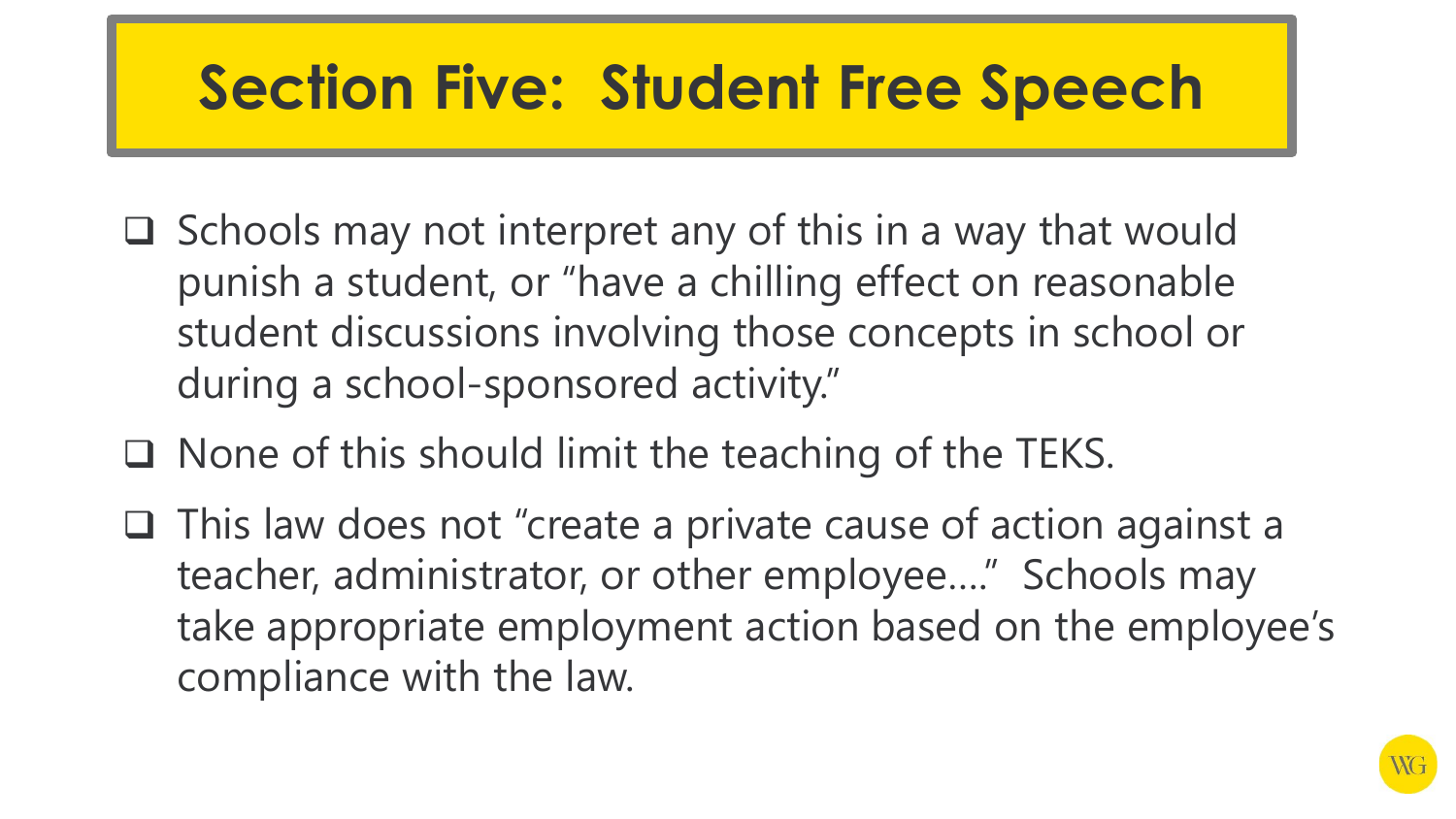## **Personal Comments….**

- ❑ The bill passed during the regular session was so broad that it caused teachers to fear that they could not even mention certain subjects in the classroom.
- ❑ This bill is an improvement. The use of verbs like "inculcate" makes it clear that all of the controversial parts of American history can be taught, and all viewpoints can be discussed.
- ❑ In fact, it's impossible to teach the TEKS in U.S. History without talking about all of that.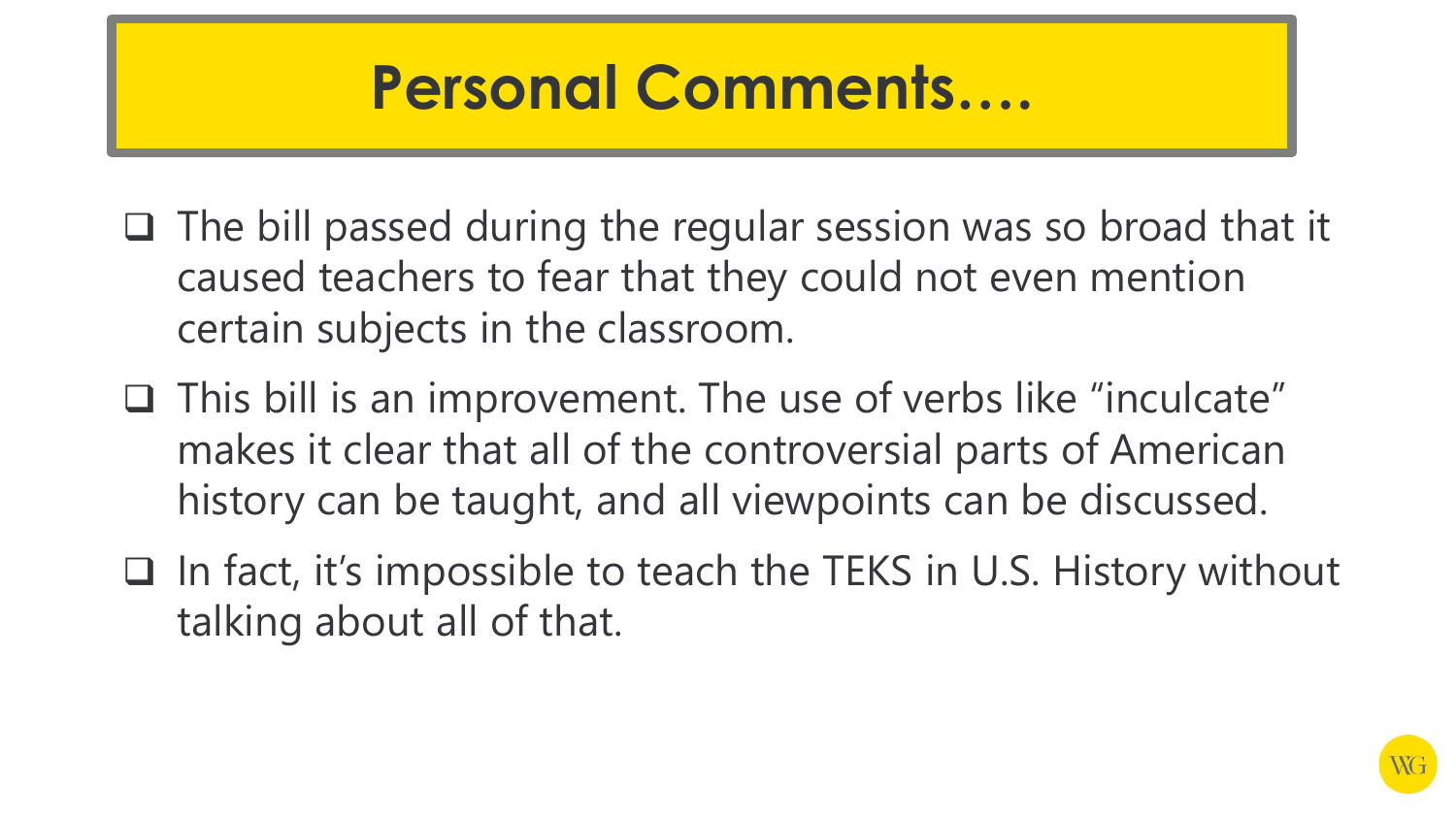# **Books in the Library**

- ❑ Removal of books from the library MAY implicate the First Amendment rights of students. We know this because of Board of Education v. Pico (1982).
- ❑ That decision is summarized in Policy EF (Legal): "A district shall not remove materials from the library for the purpose of denying students access to ideas with which the district disagrees. A district may remove materials because they are pervasively vulgar or based solely upon the educational suitability of the books in question."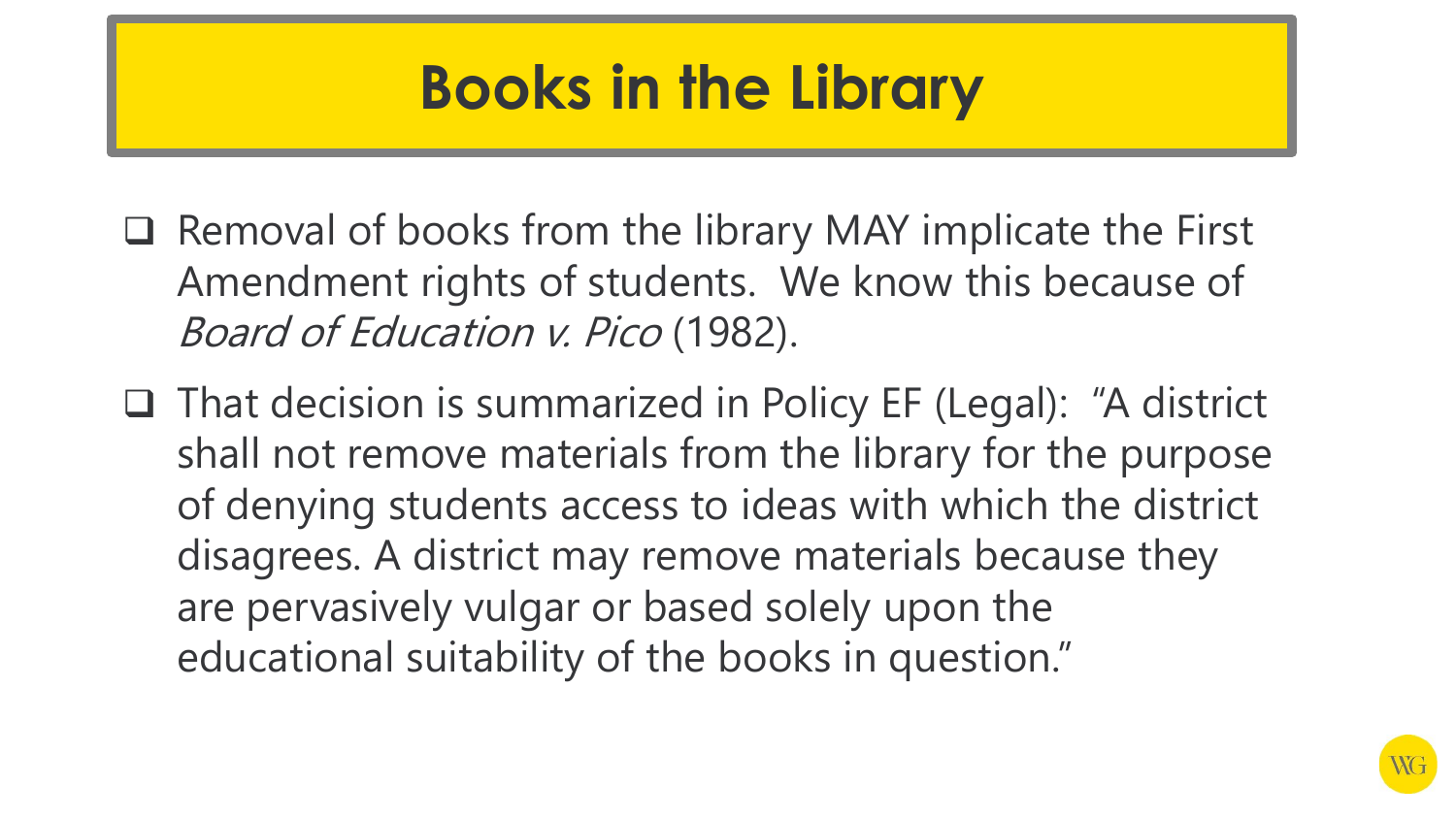## **How to Respond to Complaints**

- ❑ You have a policy on this: EF (Local). Here's what Beaumont ISD's policy says:
- ❑ Try to resolve the matter informally by having the principal meet with the complainant. The principal is to explain how materials are selected, the criteria for selection, and the qualifications of the professional staff who selected the resource. The principal is to explain the intended educational purpose of the resource.
- ❑ The principal can offer a concerned parent an alternative resource.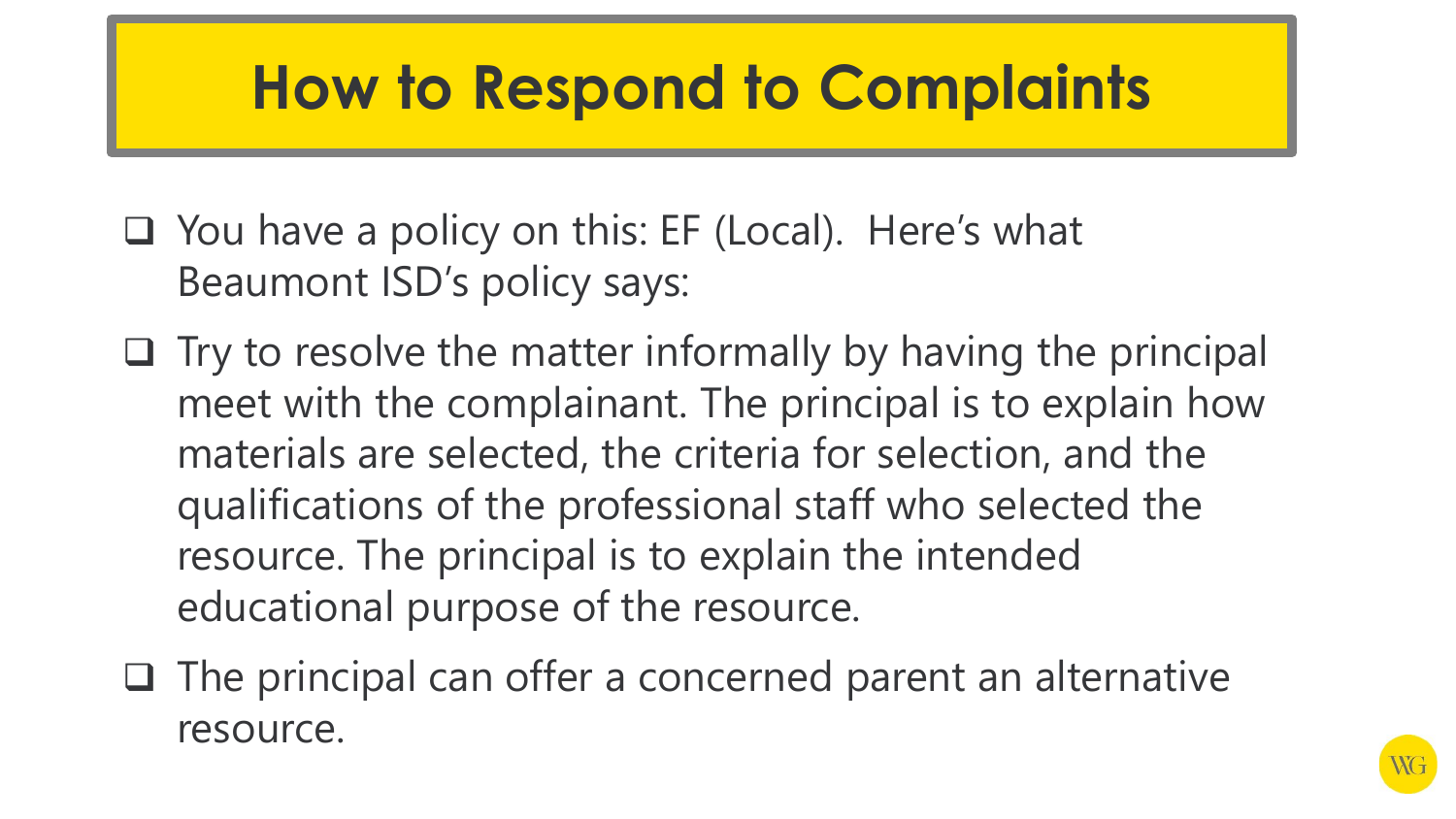# **More on Policy EF Local**

- ❑ If the complainant wishes to make a formal challenge, the principal shall provide a copy of EF Local and a form to request reconsideration.
- ❑ The complainant must use the form and submit it to the principal.
- ❑ The principal then appoints the "reconsideration committee." Notice: unlike other complaints, this does not go up the chain to the superintendent and board—at least not until the "reconsideration committee" has made a decision.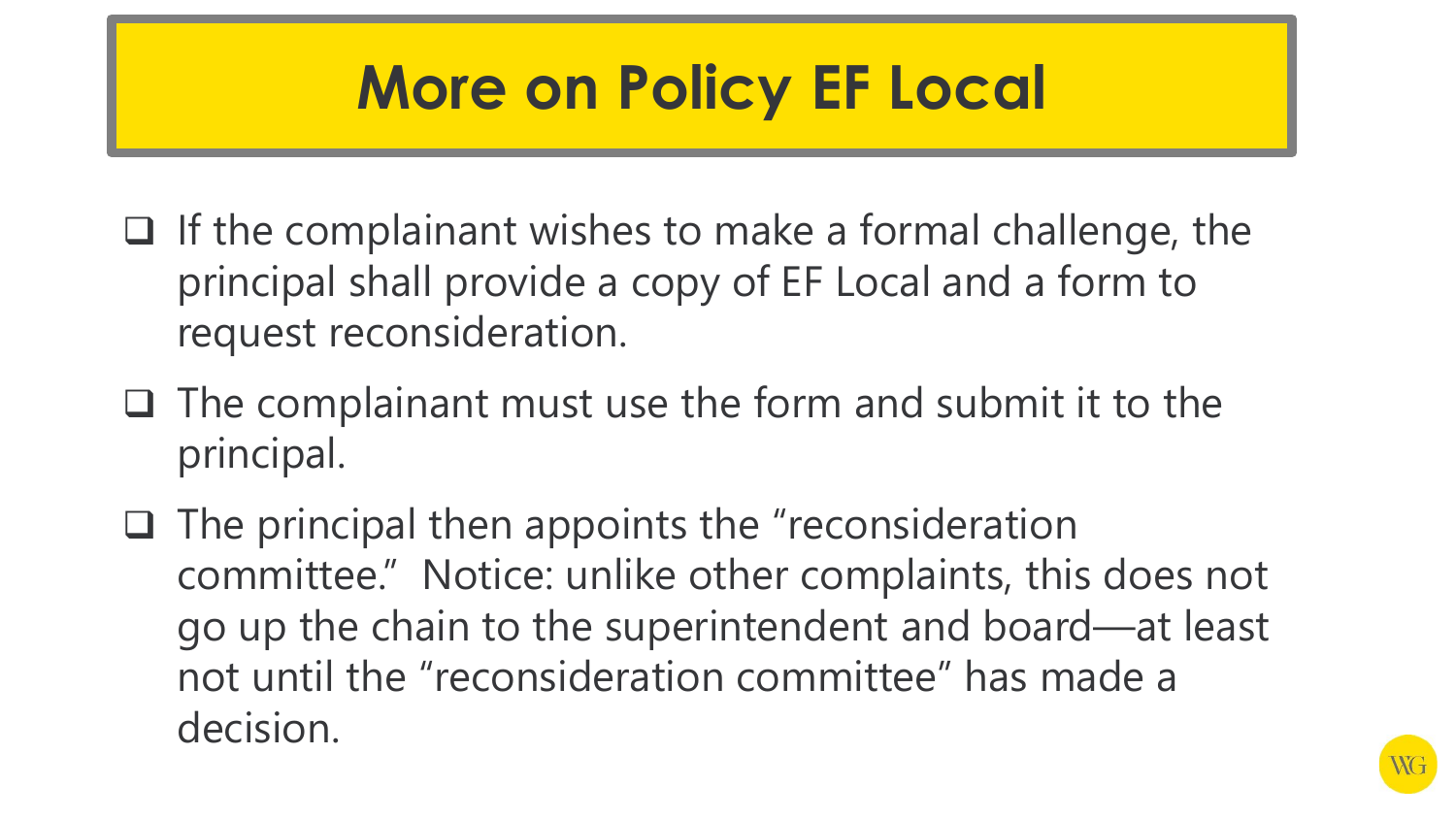# **An Additional Step in the Process**

MOST COMPLAINTS COMPLAINTS ABOUT BOOKS Principal Principal Superintendent Reconsideration Committee Board Superintendent Board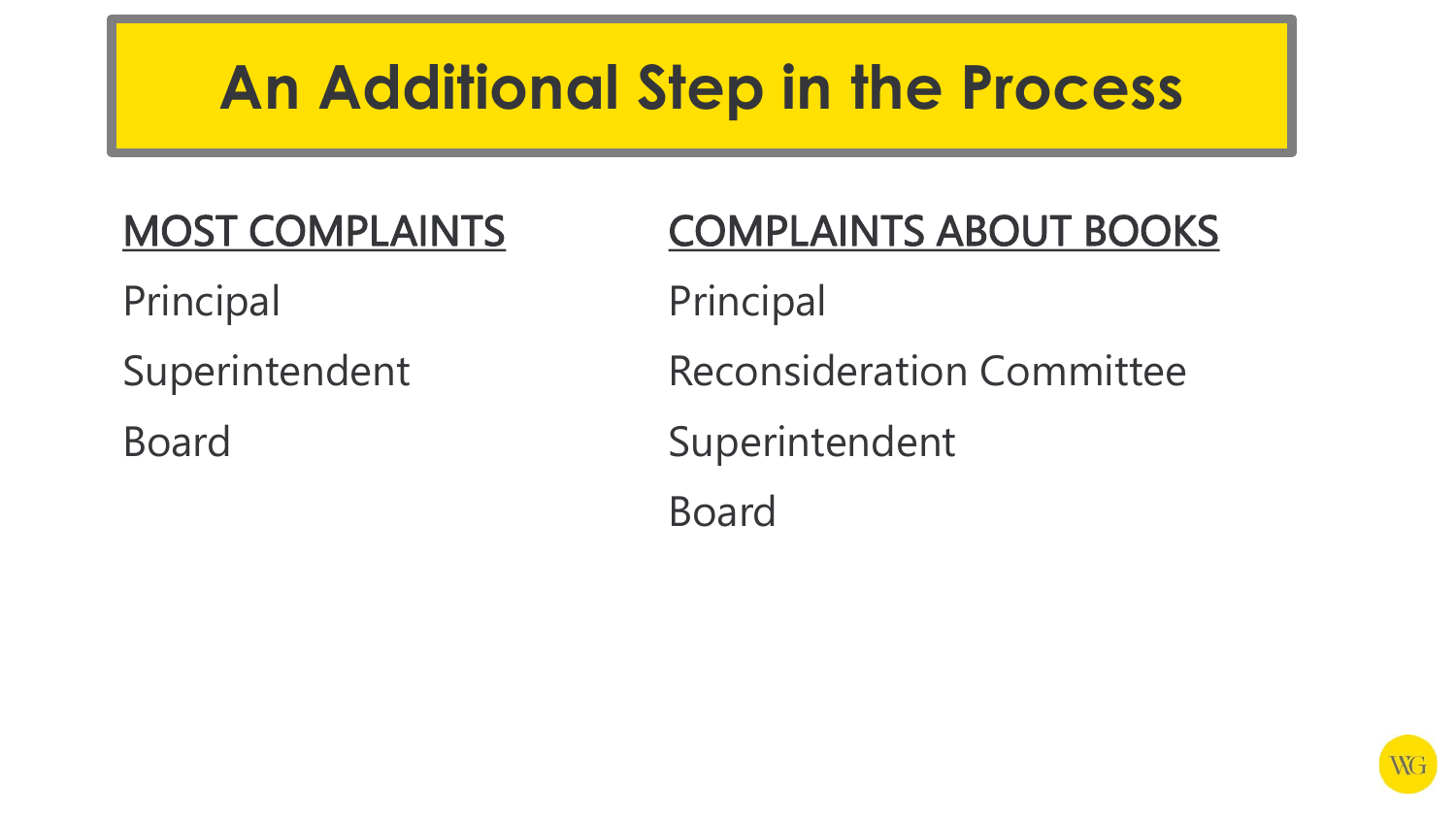## **Reconsideration Committee**

- ❑ Principal appoints the members. The committee must include "at least one member of the instructional staff who has experience using the challenged resource with students or is familiar with the challenged resource's content."
- ❑ Other members: "may include District-level staff, library staff, secondary-level students, parents, and any other appropriate individuals."
- ❑ "All members of the committee shall review the challenged resource in its entirety." SEE NEXT SLIDE FOR MORE!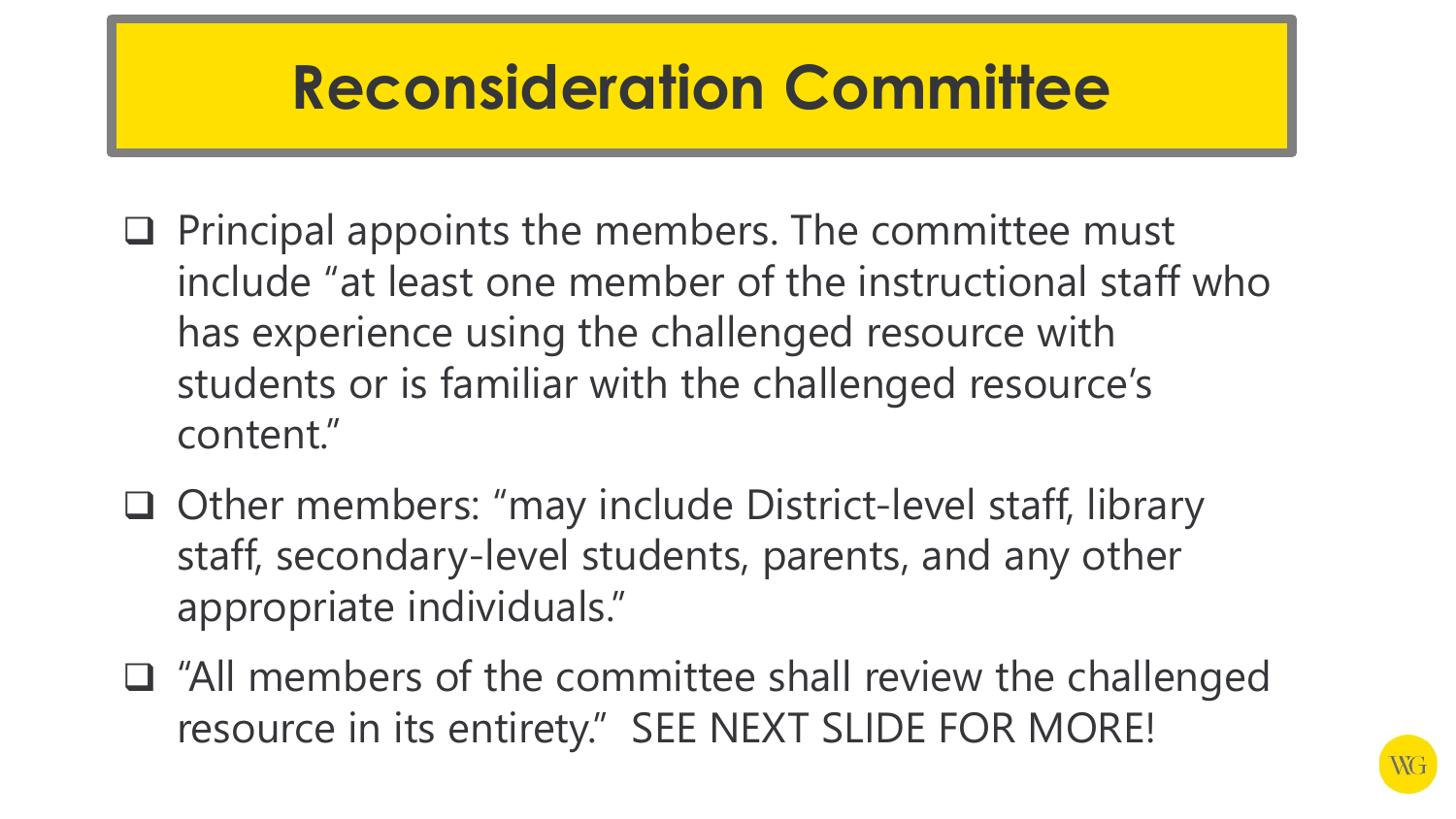# **Reconsideration Committee Decides**

- ❑ "As soon as reasonably possible, the committee shall meet and determine whether the challenged resource conforms to the principles of selection set out in this policy."
- ❑ "The committee shall prepare a written report of its findings and provide copies to the principal, the Superintendent or designee, and the complainant."
- ❑ The complainant may then appeal using the normal procedures (DGBA, FNG or GF).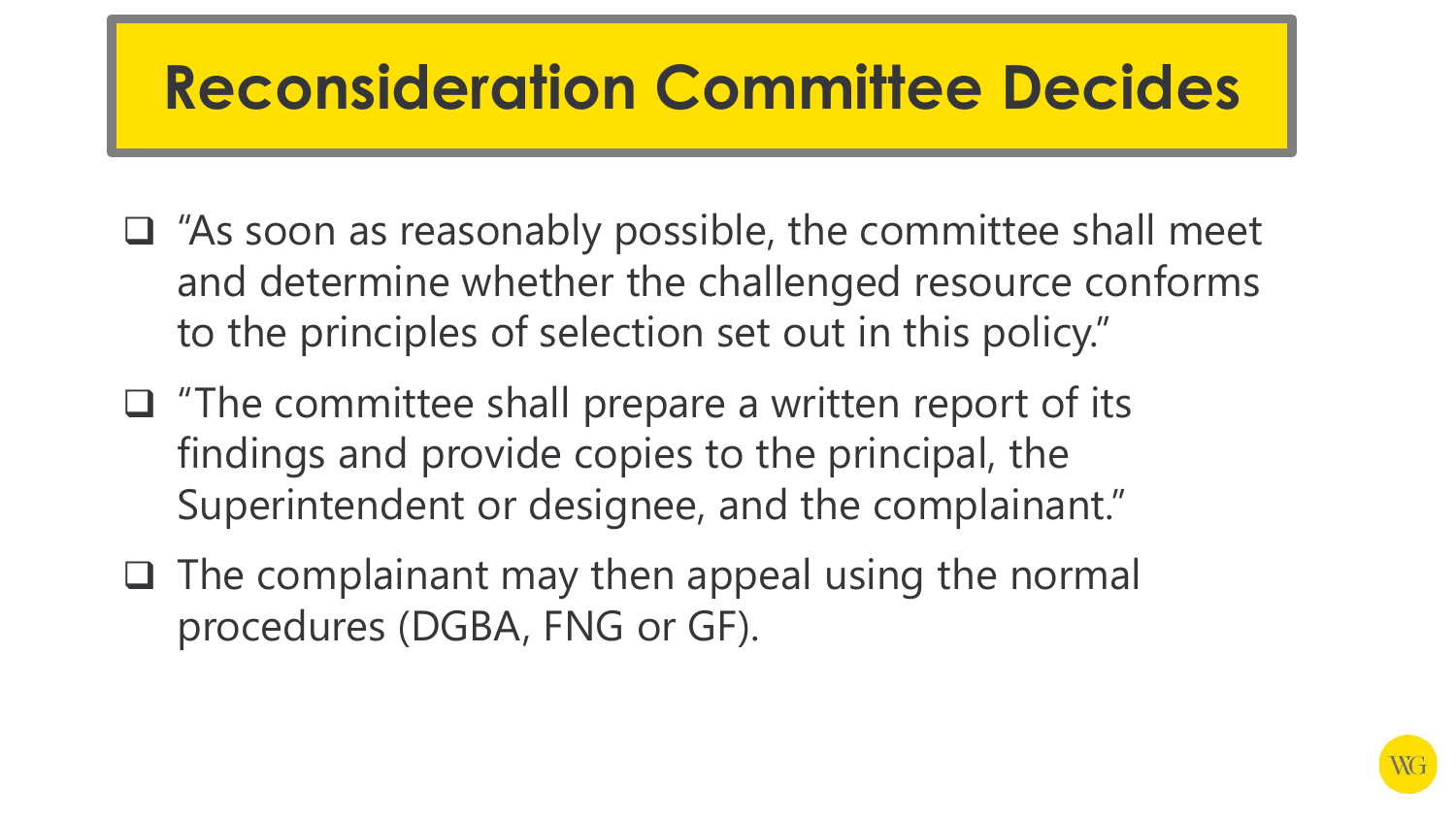# **Guiding Principles**

- ❑ Complainant may raise objections "despite the fact that the professional staff selecting the resources were qualified to make the selection, followed the proper procedure, and adhered to the objectives and criteria for instructional resources set out in this policy."
- ❑ "A parent's ability to exercise control over reading, listening, or viewing matter extends only to his or her own child."
- ❑ "Access to a challenged resource shall not be restricted during the reconsideration process, except the District may deny access to a child if requested by the child's parent."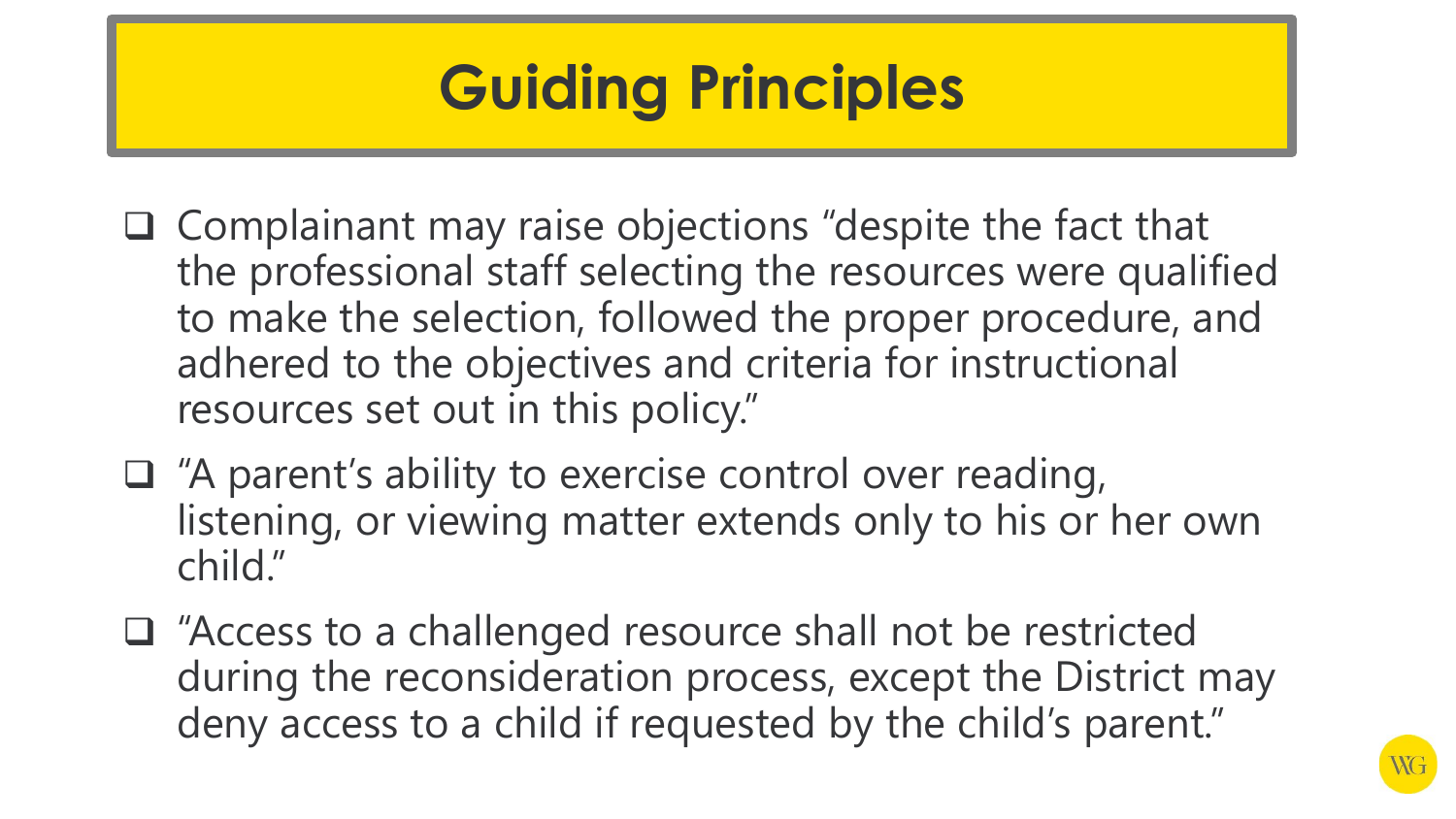#### **Five Objectives for Instructional Resources**

- 1. Enrich and support the curriculum.
- 2. Stimulate growth in factual knowledge, enjoyment of reading, literary appreciation, aesthetic values and societal standards.
- 3. Present various sides of controversial issues so that students can develop skills in critical analysis and making informed judgments.
- 4. Represent many ethnic, religious, and cultural groups and their contributions to the national heritage and world community.
- 5. Provide a wide range of background information.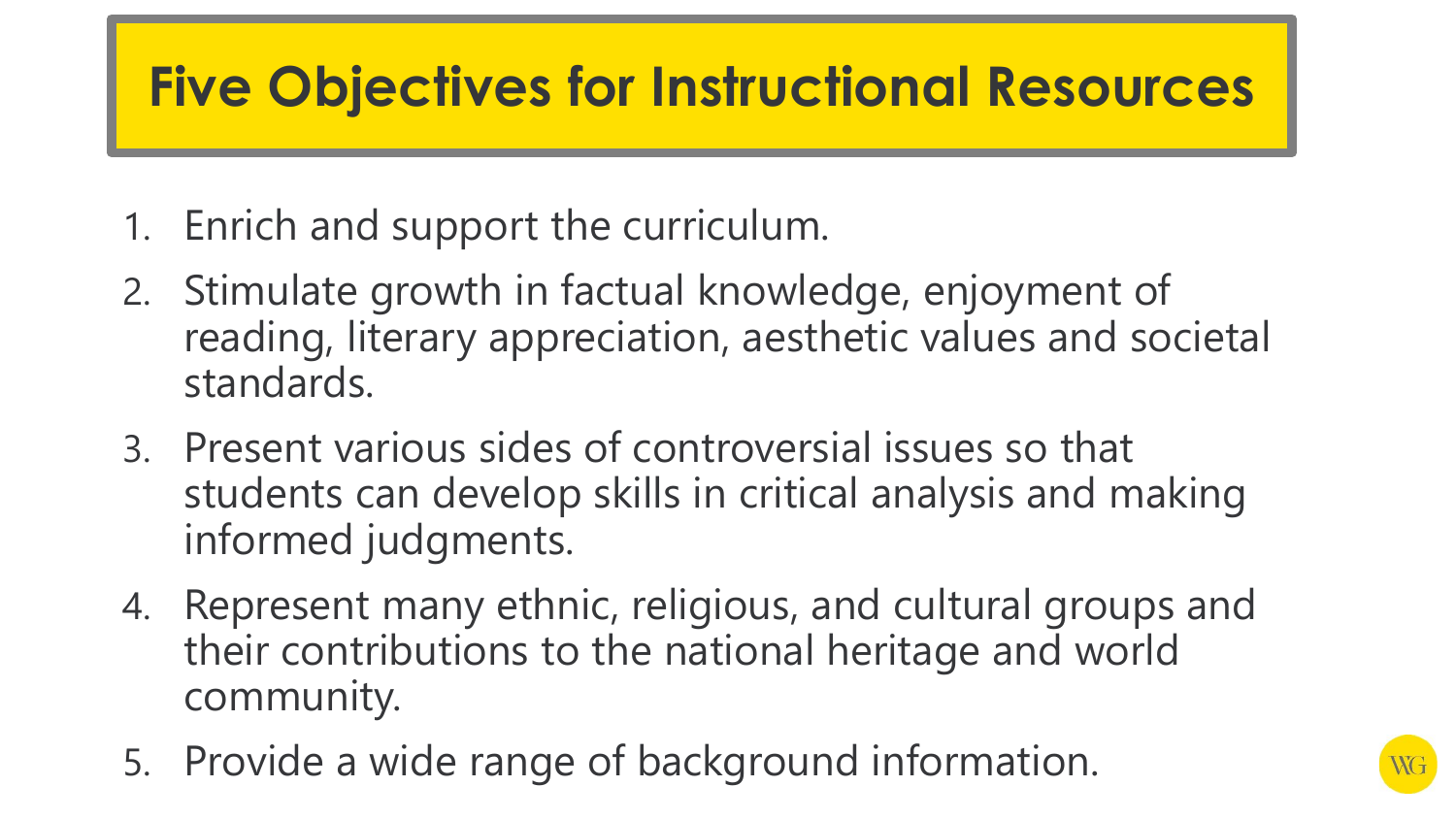# **What's the "Major Criterion"?**

❑ "The major criterion for the final decision on challenged resources is the appropriateness of the resource for its intended educational use. No challenged instructional resource shall be removed solely because of the ideas expressed therein."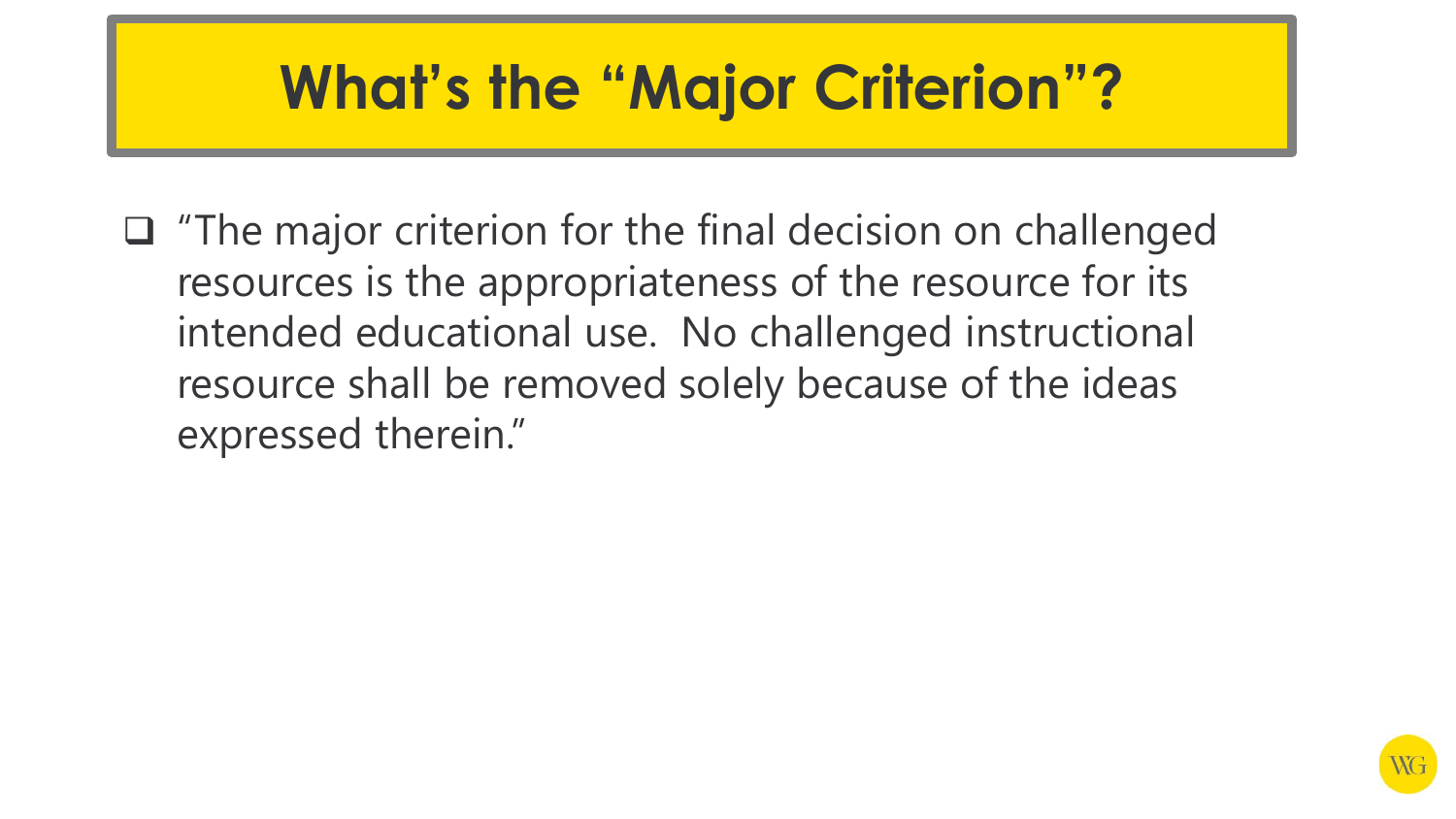## **For Board Members**

- ❑ Notice that this policy does not call for the board to get involved until all of the other steps have occurred. Board members who receive complaints from parents should say "we have a policy on that. Please talk to the principal first."
- ❑ Removal of books based on vulgarity or graphic sexual content is less risky than removal of books based on political or sociological ideas contained within them. Remember the First Amendment is implicated only if the purpose is to deny students access to ideas.
- ❑ If the board wants to change the policy, of course it can do so. But get some legal advice about that.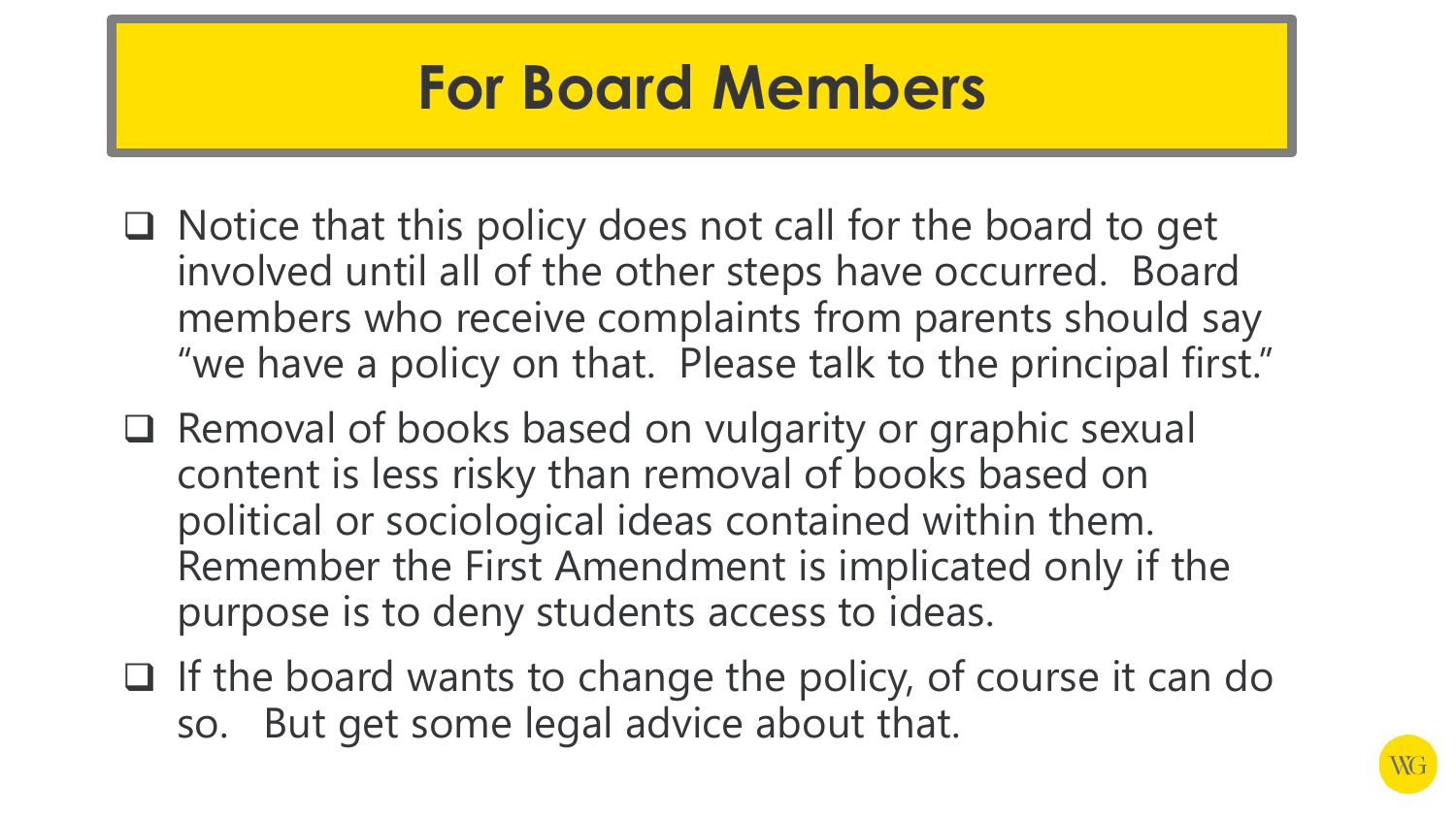

- □ 4<sup>th</sup> Circuit ruled last year that dress codes are subject to Title IX. The challenge was from elementary aged girls in a charter school who were required to wear skirts. The court did not say that this violates Title IX—but it did say that Title IX applies.
- ❑ This will encourage more challenges to gender-based distinctions in dress codes. There have been several lawsuits against Texas districts over this issue over the last few years. It's only going to increase.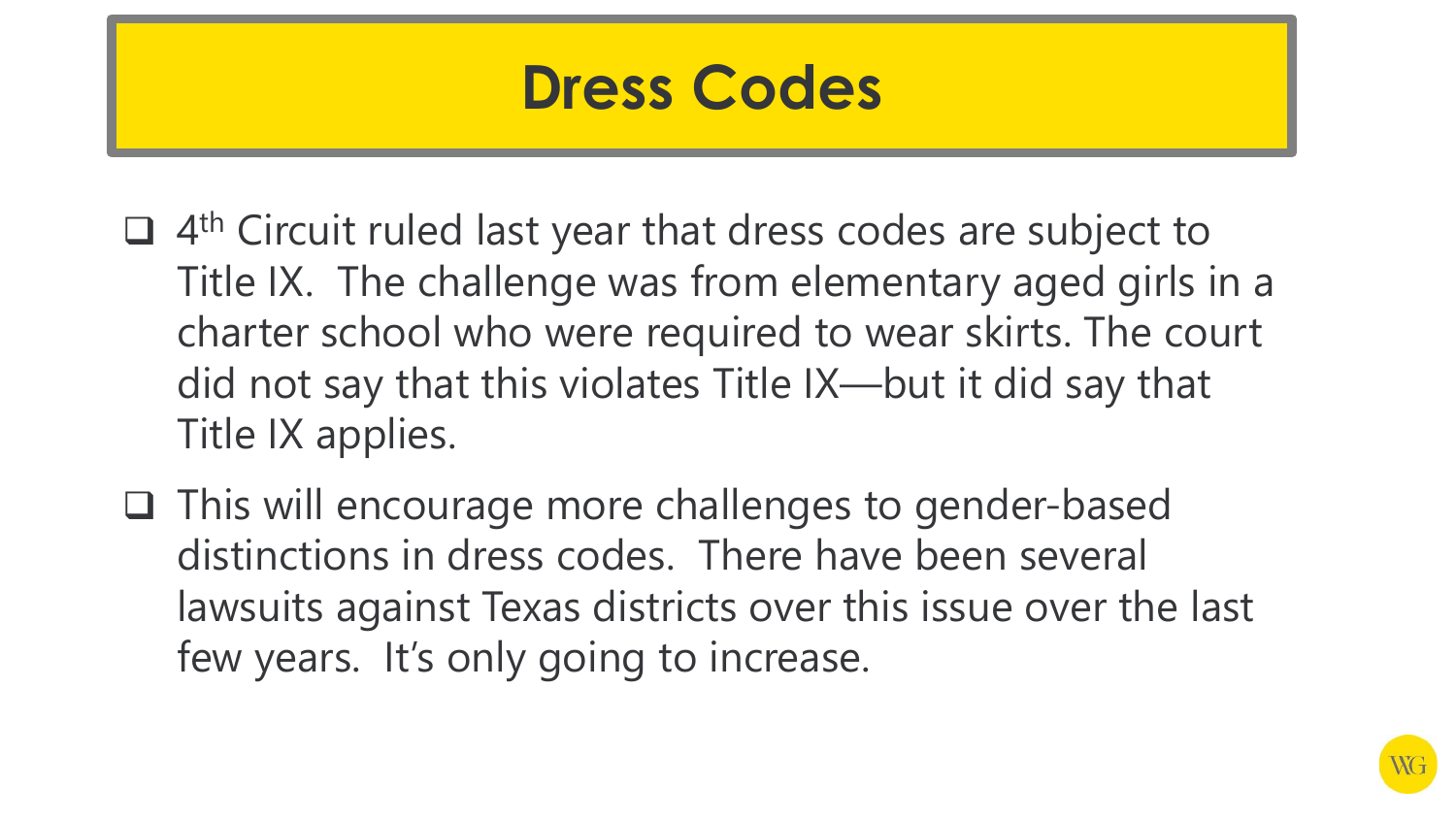## **Suggestions**

❑ Not putting my suggestions in the PowerPoint. ❑ I'll just tell you…..

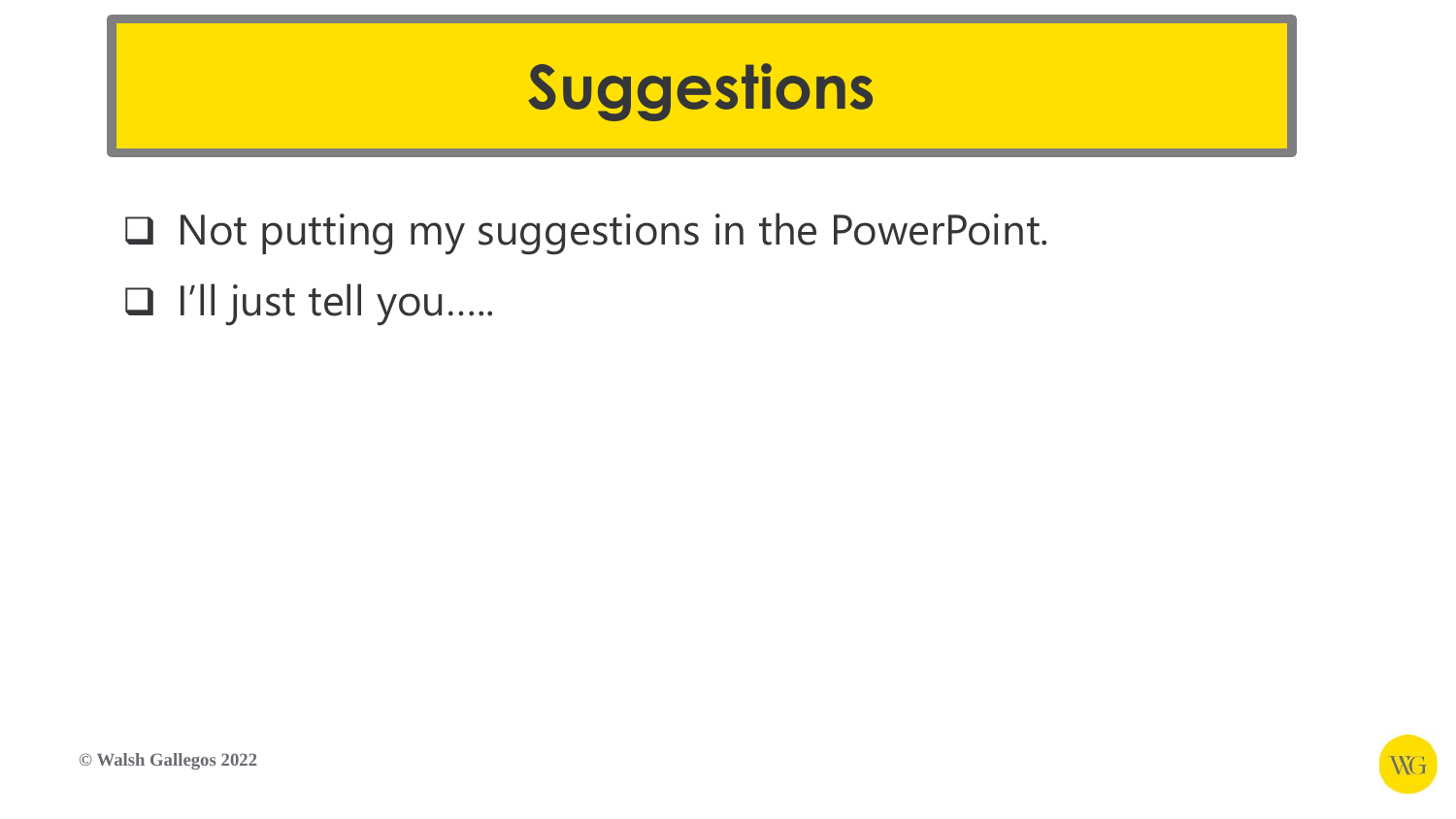

**JIM WALSH** Austin Office P.O. Box 2156 Austin, Texas 78768 Phone: 512-454-6864 Email: [jwalsh@wabsa.com](http://www.jwalsh@wabsa.com/) Web: [www.WalshGallegos.com](http://www.walshgallegos.com/) Blog: [www.edlawdawg.com](http://www.edlawdawg.com/) Twitter:<https://twitter.com/JWalshtxlawdawg>